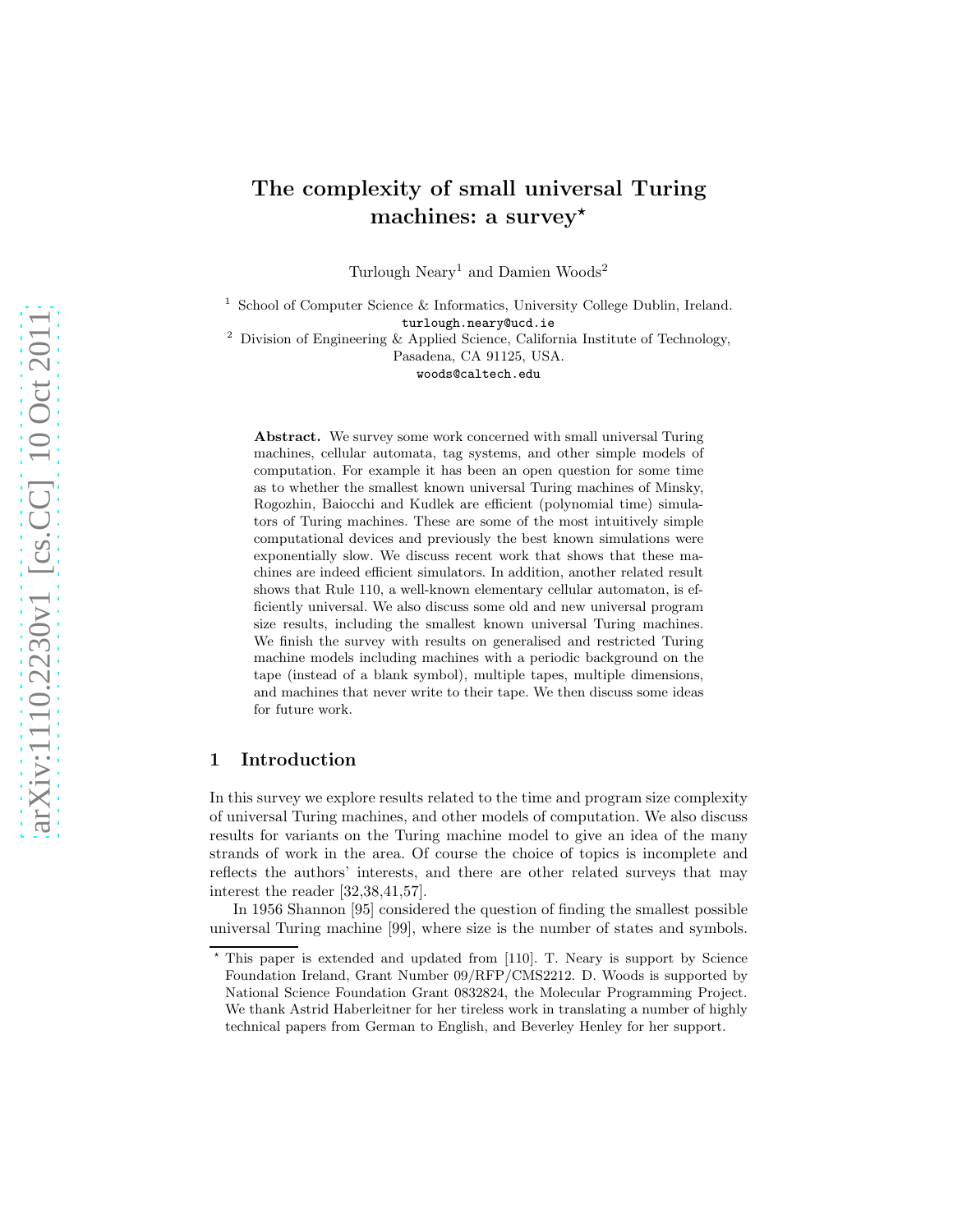In the early Sixties, Minsky and Watanabe had a running competition to see who could find the smallest universal Turing machine [\[51](#page-15-2)[,54,](#page-16-1)[103](#page-18-3)[,104\]](#page-18-4). Early attempts [\[23](#page-14-1)[,104\]](#page-18-4) gave small universal Turing machines that efficiently (in polynomial time) simulated Turing machines. In 1962, Minsky [\[54\]](#page-16-1) found a small 7-state, 4-symbol universal machine. Minsky's machine worked by simulating 2-tag systems, which were shown to be universal by Cocke and Minsky [\[8](#page-13-0)[,55\]](#page-16-2). Rogozhin [\[88\]](#page-17-0) extended Minsky's technique of 2-tag simulation and found small machines with a number of state-symbol pairs. Subsequently, some of Rogozhin's machines were reduced in size or improved by Robinson [\[86](#page-17-1)[,91\]](#page-17-2), Kudlek and Rogozhin [\[27\]](#page-14-2), and Baiocchi [\[4\]](#page-13-1). All of the smallest known 2-tag simulators are plotted as circles in Figure [1.](#page-2-0) Also, Table [1](#page-19-0) lists a number of these machines.

Unfortunately, Cocke and Minsky's 2-tag simulation of Turing machines was exponentially slow. The exponential slowdown was essentially caused by the use of a unary encoding of Turing machine tape contents. Therefore, for many years it was entirely plausible that there was an exponential trade-off between program size complexity on the one hand, and time/space complexity on the other: the smallest universal Turing machines seemed to be exponentially slow.

Figure [1](#page-2-0) shows a non-universal curve. This curve is a lower bound that gives the state-symbol pairs for which it is known that the halting problem is decidable. The 1-symbol case is trivial and Shannon [\[95\]](#page-18-0) claimed that 1-state Turing machines are non-universal. However, both Fischer [\[12\]](#page-13-2) and Nozaki [\[70\]](#page-16-3) noted that Shannon's definition of universal Turing machine is too strict and so his proof is not sufficiently general. Later, the 1-state case was shown by Hermann [\[19\]](#page-14-3). Pavlotskaya [\[75\]](#page-17-3) and, via another method, Kudlek [\[26\]](#page-14-4) have shown that there are no universal 2-state, 2-symbol machines, where one transition rule is reserved for halting. Pavlotskaya [\[77\]](#page-17-4) has also shown that there are no universal 3-state, 2-symbol machines, and also claimed [\[75\]](#page-17-3), without publishing a proof, that there are no universal machines for the 2-state, 3-symbol case. Again, both of these cases assume that a transition rule is reserved for halting.

### 2 Time and size efficiency of universal machines

As mentioned above, some of the very earliest small Turing machines were polynomial time simulators. Subsequently, attention turned to the smaller, but exponentially slower, 2-tag simulators given by Minsky, Rogozhin and others.

Recently [\[65\]](#page-16-4) we have given small machines that are efficient polynomial time simulators. More precisely, if  $M$  is a deterministic single-tape Turing machine that runs in time  $t$  and space  $s$ , then there are machines, with state-symbol pairs given by the squares in Figure [1,](#page-2-0) that directly simulate  $M$  in polynomial time  $O(t^2)$  and linear space  $O(s)$ . These machines define a  $O(t^2)$  curve. They are currently the smallest known universal Turing machines that simulate Turing machines in  $O(t^2)$  time. Their  $O(s)$  space usage is also extremely efficient, more efficient than the other machines in Figure [1,](#page-2-0) all of which use space that is up to square root of their simulation time.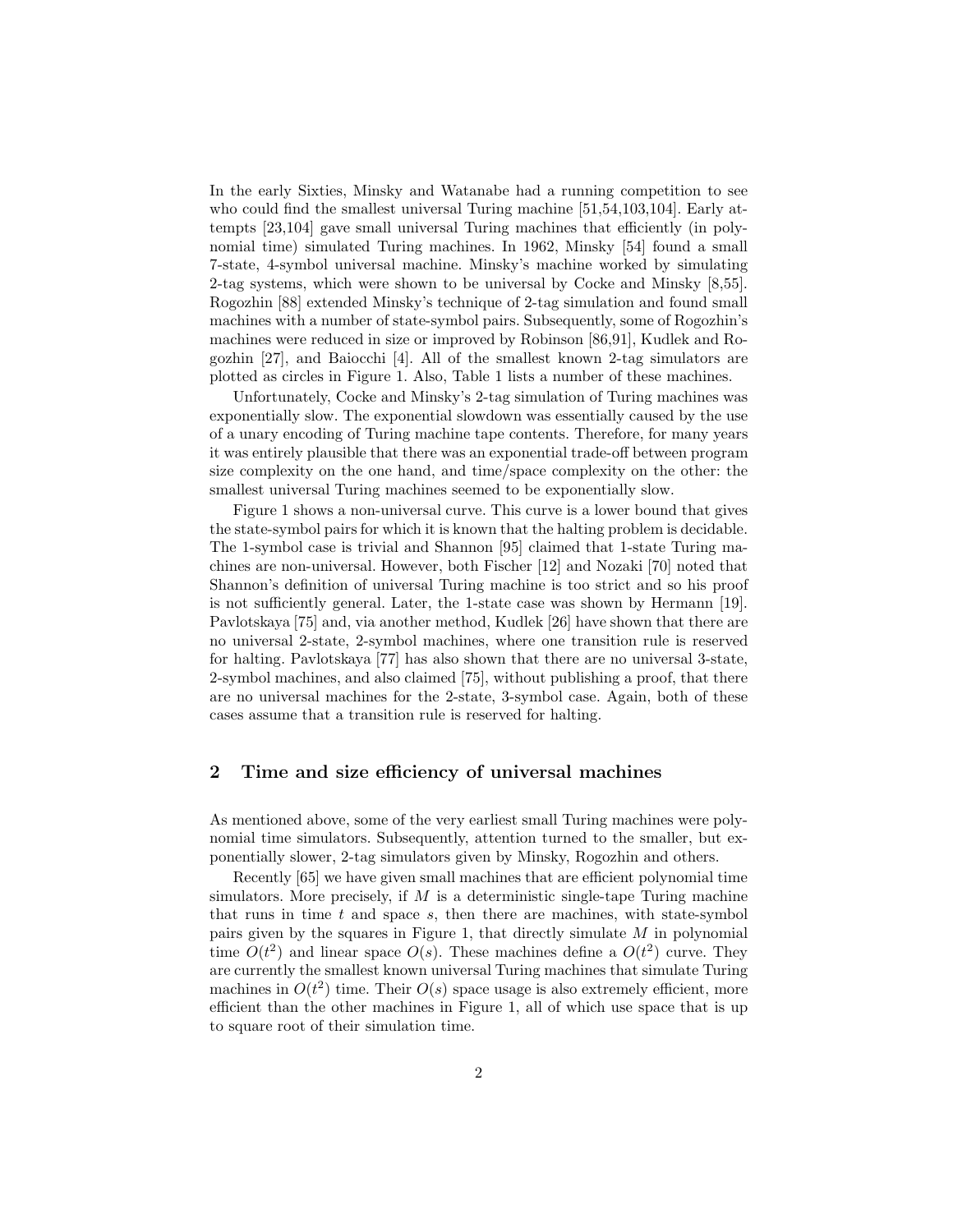

<span id="page-2-0"></span>Fig. 1. State-symbol plot of small universal Turing machines. The type of simulation is given for each group of machines. Simulation time overheads are given in terms of simulating a single-tape deterministic Turing machine that runs in time t.

Despite the existence of these efficient  $O(t^2)$  simulators, it still remained the case that the smallest universal machines were exponentially slow. However, we have recently shown that the smallest machines are in fact efficient simulators of Turing machines, by showing that 2-tag systems are efficient [\[108\]](#page-18-7). Tag systems are one of a number of rewriting systems invented in the 1920s by Post, although published somewhat later [\[79\]](#page-17-5). Post wanted to prove the decidability of various properties of tag systems, but found that even very simple examples had extremely complicated behaviour. Forty years later, Minsky showed that tag systems [\[53\]](#page-16-7) are in fact computationally universal, and then Cocke and Minsky [\[8](#page-13-0)[,55\]](#page-16-2) showed universality for a particularly simple form called 2-tag systems. Minsky [\[54,](#page-16-1)[55\]](#page-16-2) saw that one could find very small universal Turing machines by simulating 2-tag systems, and since then 2-tag systems have been at the core of many results in the field.

A 2-tag system acts on a dataword, which is a string of symbols taken from a finite alphabet  $\Sigma$ . There is a fixed set of rules  $R : \Sigma \to \Sigma^*$ . In a single timestep, the leftmost symbol  $\sigma_i$  of the dataword is read, if there is a rule  $\sigma_i \to \alpha_i$  then the string  $\alpha_i$  is appended to the right of the dataword and the leftmost two dataword symbols are deleted. This process is iterated until a suitable halting condition is reached (i.e. there is no rule for the read symbol, the dataword has length less than 2, or the 2-tag system enters a repeating loop). Part of the reason why it was presumed that 2-tag systems were exponentially slow is that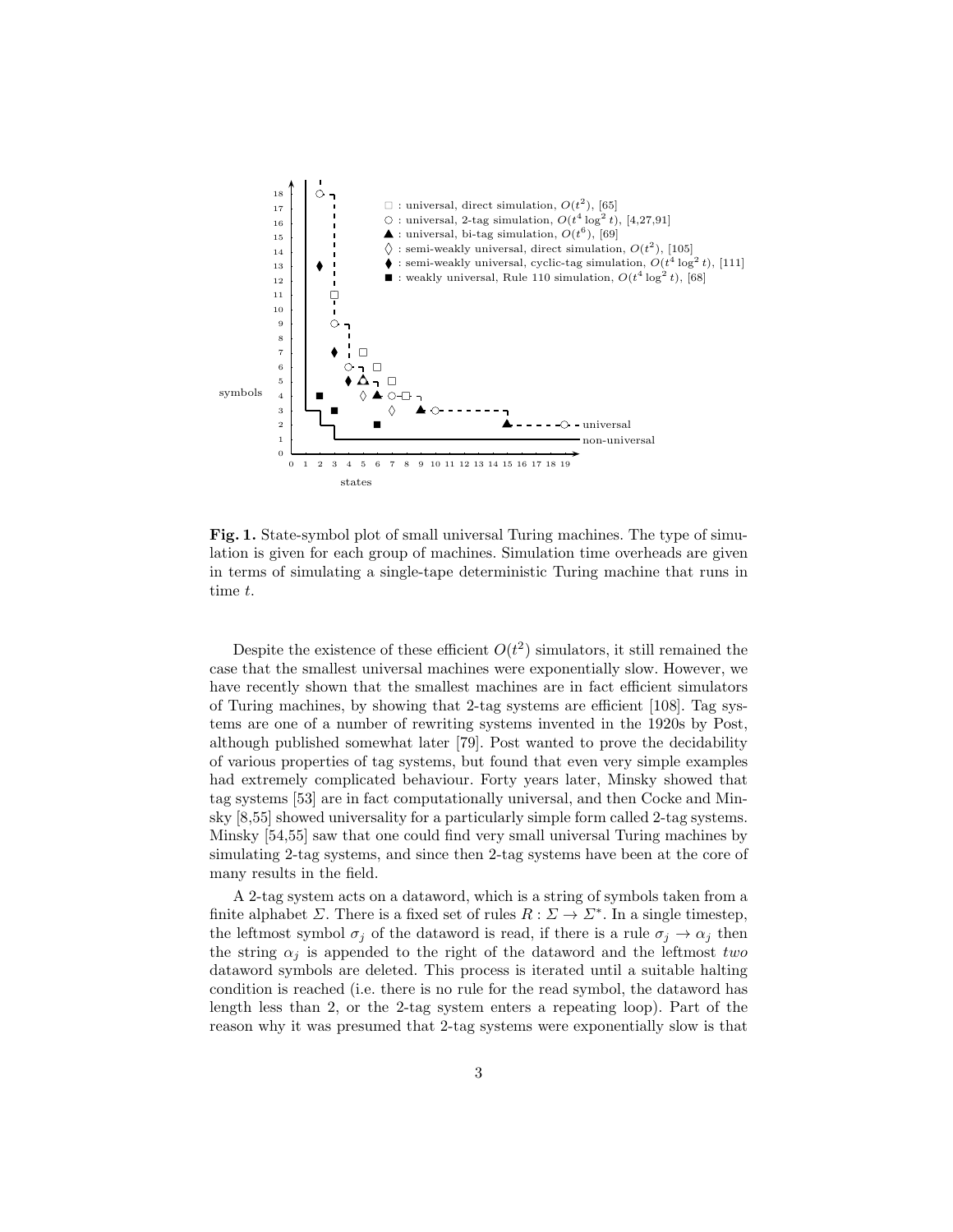it is not obvious how to locate a specific symbol based solely on its position relative to other symbols in the dataword (one might want to do this to simulate the local action of a Turing machine tape head). The main result of [\[108\]](#page-18-7) uses an algorithm that solves this problem, and does so efficiently.

More precisely, given a deterministic single-tape Turing machine  $M$  that runs in time  $t$ , there is a 2-tag system that simulates  $M$  and runs in polynomial time  $O(t^4 \log^2 t)$ . The small machines of Minsky, Rogozhin, and others have a quadratic time overhead when simulating 2-tag systems, hence by the result in [\[108\]](#page-18-7) they simulate Turing machines in time  $O(t^8 \log^4 t)$ . It turns out that the time overhead can be improved [\[63\]](#page-16-8) to  $O(t^4 \log^2 t)$ , giving the  $O(t^4 \log^2 t)$ time overhead for the machines shown in Figure [1](#page-2-0) as hollow circles. Thus, there is currently little evidence for the claim of an exponential trade-off between program size complexity, and time/space complexity.

From the point of view of program size, Neary and Woods [\[63,](#page-16-8)[69\]](#page-16-5) have recently given four Turing machines that are presently the smallest known (standard) machines with 2, 3, 4 and 5 symbols. The 5-symbol machine improves on the 5-symbol machine of Rogozhin [\[91\]](#page-17-2) by one transition rule. The remainder of these machines improve on the 2- and 4-symbol machines of Baiocchi [\[4\]](#page-13-1), and the 3-symbol machine of Rogozhin [\[91\]](#page-17-2). These small machines simulate Turing machines in polynomial time  $O(t^6)$  and are illustrated as triangles in Figure [1.](#page-2-0) They were proven universal via simulation of our universal variant of tag systems called bi-tag systems [\[69\]](#page-16-5). Bi-tag systems are essentially 1-tag systems (and so they read and delete one symbol per timestep) augmented with additional context sensitive rules that read, and delete, two symbols per timestep. Bi-tag systems are a restriction of Post's normal systems [\[79\]](#page-17-5). On the one hand bi-tag systems are universal, while on the other hand they are sufficiently 'simple' to be simulated by such small machines.

Exponentially improving the time efficiency of 2-tag systems has implications for a number of models of computation, besides small universal Turing machines. Following our result, the simulation efficiency of many biologically inspired models of computation, including neural networks, H systems and P systems, has been improved from exponential to polynomial. For example, Siegelmann and Margenstern [\[96\]](#page-18-8) give a neural network that uses only nine high-order neurons to simulate 2-tag systems. Taking each synchronous update of the nine neurons as a single parallel timestep, their neural network simulates 2-tag systems in linear time. They note that "tag systems suffer a significant slow-down ... and thus our result proves only Turing universality and should not be interpreted complexity-wise as a Turing equivalent." Now we know that their neural network is in fact efficiently universal. Rogozhin and Verlan [\[93\]](#page-18-9) give a tissue P system with eight rules that simulates 2-tag systems in linear time, and thus we have improved its simulation time overhead from exponential to polynomial. This system uses splicing rules (from H systems) with membranes (from P systems) and is non-deterministic. Harju and Margenstern [\[18\]](#page-14-5) gave an extended H-system with 280 rules that generates recursively enumerable sets using Rogozhin's 7-state, 4-symbol universal Turing machine. Using our result from 2-tag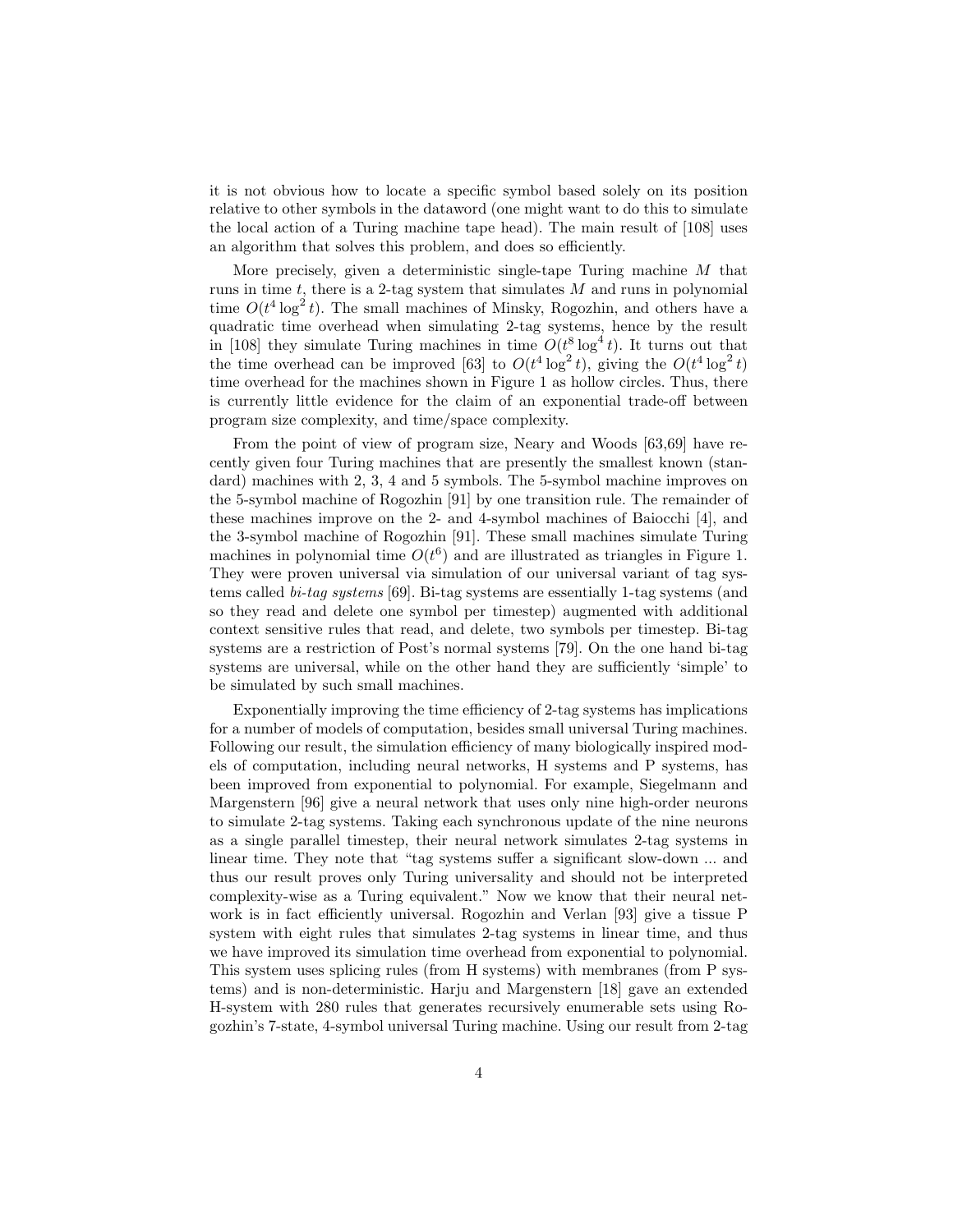systems, the time efficiency of their construction is improved from exponential to polynomial, with a possible small constant increase in the number of rules. The efficiency of Hooper's [\[22\]](#page-14-6) small 2-tape universal Turing machine is also improved from exponential to polynomial, as is Rothemund's [\[94\]](#page-18-10) restriction enzyme implementation of Minsky's 7-state, 4-symbol UTM. The technique of simulation via 2-tag systems is at the core of many of the universality proofs in Margenstern's survey [\[41\]](#page-15-1). Our work exponentially improves the time overheads in these simulations, such as Lindgren and Nordahl's cellular automata [\[31\]](#page-14-7), Margenstern's non-erasing Turing machines [\[34](#page-15-3)[,36\]](#page-15-4), and Robinson's tiling [\[85\]](#page-17-6).

# 3 Non-standard universal Turing machines: time efficiency and program size

So far we have been discussing results for universal Turing machines that have one tape, one tape head, and are deterministic (we often refer to this setup as the standard model). Of course one can consider results for other variants of the model. There are many generalised models, for example allowing multiple tapes, multiple dimensions, or even coupling the Turing machine with a finite automaton. Restricted models include non-printing, non-erasing and reversible Turing machines, and machines with restricted instructions. In this section we explore program size and time complexity results for a number of generalised and restricted models. Table [2](#page-20-0) contains program size results for a number of such non-standard machines.

#### 3.1 Weak universality and Rule 110

An interesting generalisation occurs when we stick to the standard conventions, but we allow the blank portion of the tape to contain a word, that is constant (independent of the input), and is repeated infinitely often in one direction, say to the left of the input. We say that such Turing machines are semi-weakly universal. Some of the earliest small universal Turing machines were semi-weak [\[104](#page-18-4)[,105\]](#page-18-5). Sometimes another word is also repeated infinitely often to the right. Universal machines that use this setup are called *weakly universal* [\[43\]](#page-15-5).

It is not difficult to see how this generalisation can help to reduce program size. For example, it is typical of small universal Turing machine simulations that the program being simulated is stored on the tape. When reading an instruction we often mark certain symbols. At a later time we then restore marked symbols to their original values. If the simulated program is repeated infinitely often, say to the left of the input, things may be much easier as we can simply skip the 'restore' phase of our algorithm and access a new copy of the program when simulating the next instruction, thus reducing the universal program's size.

This was the strategy used by Watanabe [\[104](#page-18-4)[,105\]](#page-18-5) to find the semi-weak, direct Turing machine simulators shown as hollow diamonds in Figure [1.](#page-2-0) Recently [\[111\]](#page-18-6) we have given three new semi-weakly universal machines and these are shown as solid diamonds in Figure [1.](#page-2-0) These machines simulate cyclic tag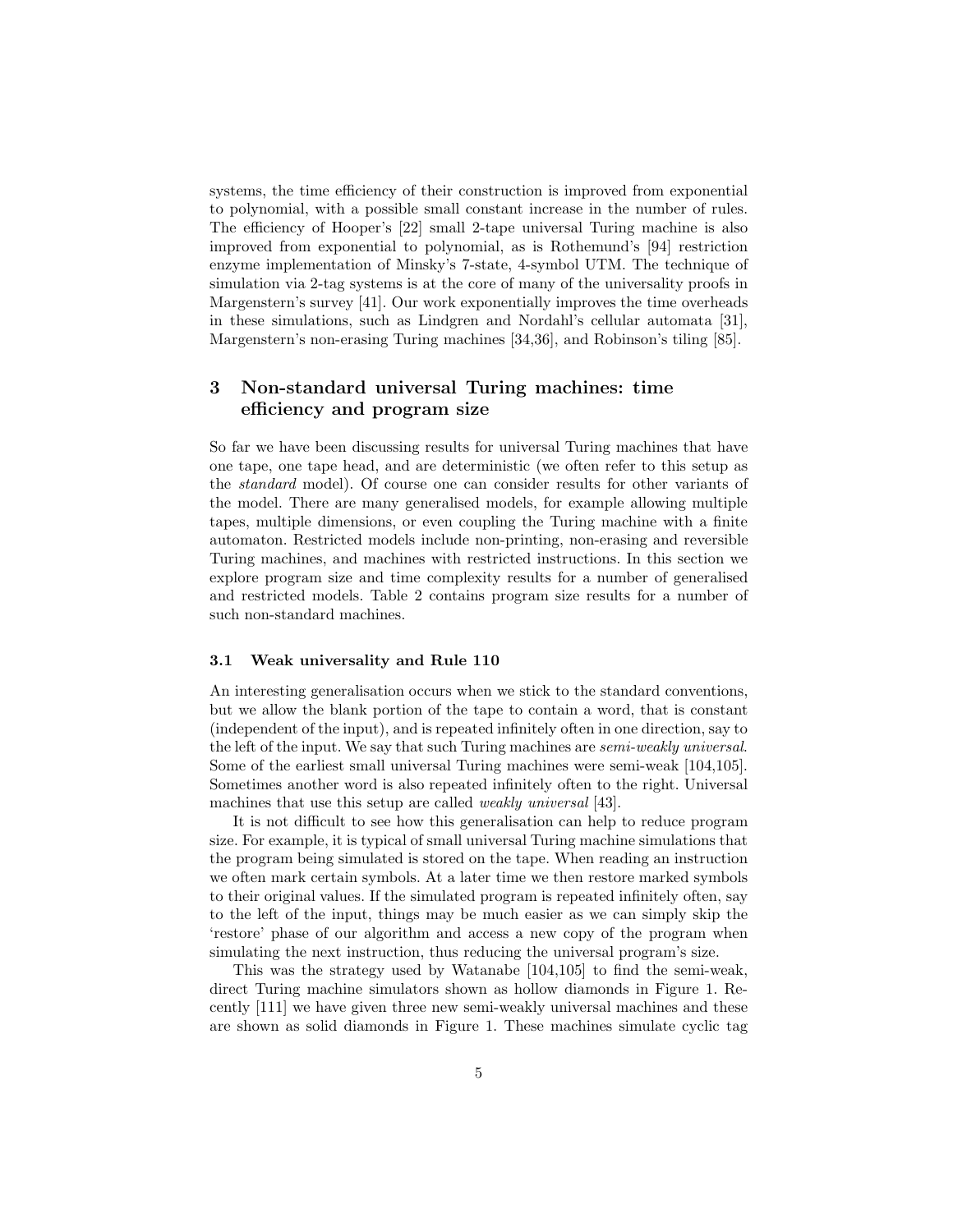systems [\[9\]](#page-13-3). It is interesting to note that two of our machines are symmetric with those of Watanabe (around the line where states  $=$  symbols), despite the fact that we use a different simulation technique. Our 4-state, 5-symbol machine has only 17 transition rules, making it the smallest known semi-weakly universal machine (Watanabe's 5-state, 4-symbol machine has 18 transition rules, and his 7-state, [3](#page-5-0)-symbol machine has  $21$  rules  $[105]$ <sup>3</sup>. The time overhead for these machines is polynomial. More precisely, if  $M$  is a single-tape deterministic Turing machine that runs in time  $t$ , then  $M$  is simulated by either of our semiweak machines in time  $O(t^4 \log^2 t)$ . Watanabe's semi-weak machines also ran in polynomial time, with a very efficient time overhead of  $O(t^2)$ .

Cook, Eppstein, and Wolfram [\[9](#page-13-3)[,107\]](#page-18-11) gave weakly universal Turing machines that were significantly smaller than the existing semi-weak machines. These were improved upon by Neary and Woods [\[68\]](#page-16-6) to give the smallest known weakly universal machines. In (states, symbols) notation their sizes are  $(2, 4)$ ,  $(3, 3)$  and  $(6, 2)$ , and they are illustrated in Figure [1.](#page-2-0) These machines work by simulating Rule 110, a very simple kind of cellular automaton. Rule 110 is an elementary cellular automaton, which means that it is a one-dimensional, nearest neighbour, binary cellular automaton [\[106\]](#page-18-12). More precisely, it is composed of a sequence of cells . . .  $p_{-1}p_0p_1\ldots$  where each cell has a binary state  $p_i \in \{0,1\}$ . At timestep  $t + 1$  the value of cell  $p_{i,t+1} = F(p_{i-1,t}, p_{i,t}, p_{i+1,t})$  is given by the synchronous local update function F

| $F(0,0,0) = 0$ | $F(1,0,0) = 0$ |
|----------------|----------------|
| $F(0,0,1)=1$   | $F(1,0,1)=1$   |
| $F(0,1,0)=1$   | $F(1,1,0)=1$   |
| $F(0,1,1)=1$   | $F(1,1,1)=0$   |

Rule 110 was shown to be universal via an impressive and detailed simulation of cyclic tag systems, the result is stated and described in [\[107\]](#page-18-11) and the full proof is given in [\[9\]](#page-13-3). In the proof, the Rule 110 instance has a special (constant) word repeated infinitely to the left of the input, and another to the right. Rule 110 has a very simple update rule which facilitates the writing of very small weak Turing machines to simulate it.

As noted, Rule 110 was shown to be universal by simulating cyclic tag systems, which in turn simulate 2-tag systems. The chain of simulations included the exponentially slow 2-tag algorithm of Cocke and Minsky, thus Rule 110, and the weakly universal machines that simulate it, were exponentially slow. In a recent paper [\[64\]](#page-16-9) we have improved their simulation time overhead to polynomial by showing that cyclic tag systems are efficient simulators of Turing machines. In doing so, we solved what Cook [\[10\]](#page-13-4) has called the "geometry problem of cyclicstate tape processors." The difficult in overcoming this problem is that there is no obvious way for the system to efficiently determine which symbols or objects

<span id="page-5-0"></span> $3$  Watanabe mentions that he found a  $(7, 3)$  universal machine with 21 transition rules in reference [\[105\]](#page-18-5). We have not found the details of this machine, however the most reasonable inference from the literature is that it is semi-weakly universal.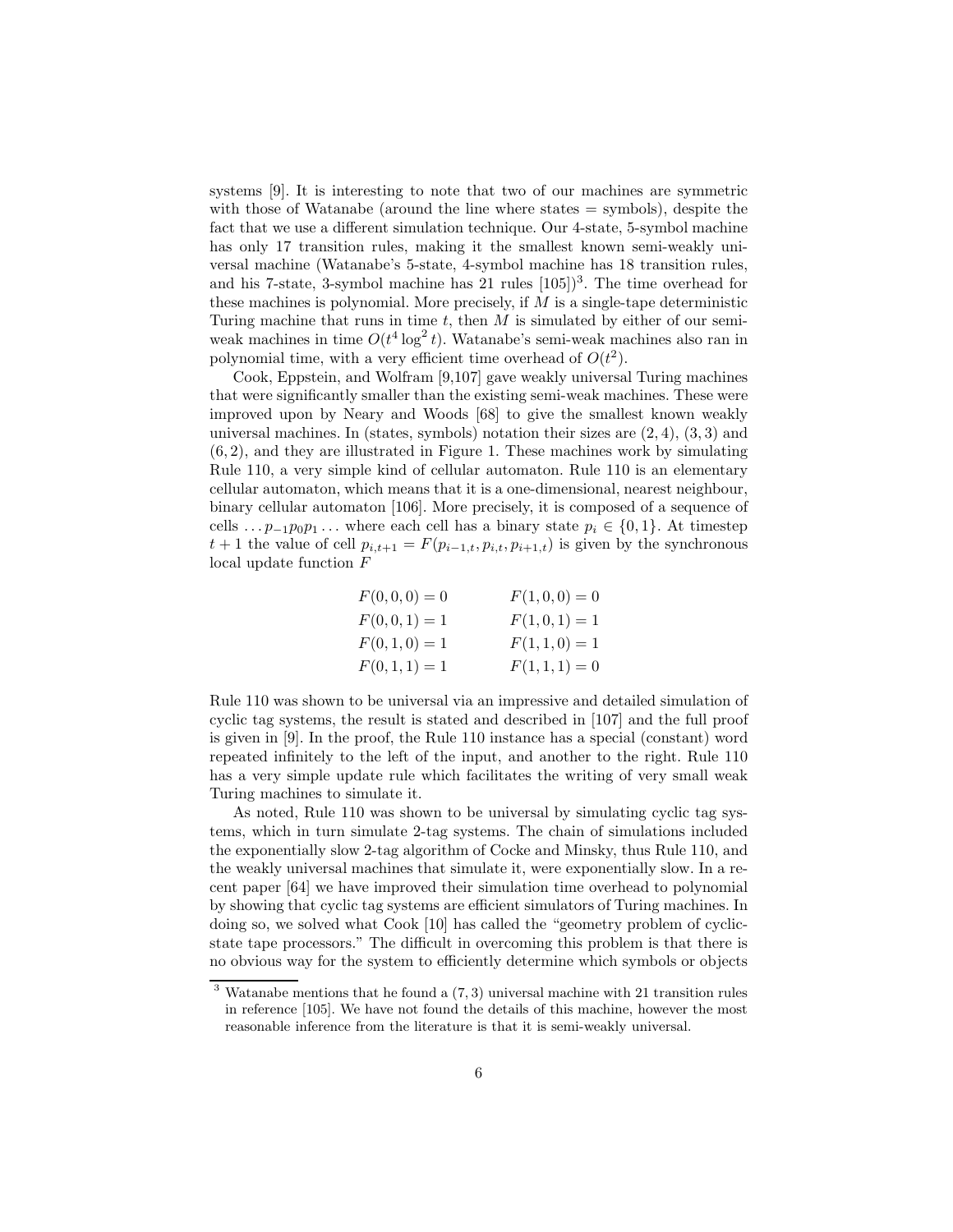are adjacent to each other. Previous works used unary encodings as it was not obvious how to determine the relative positions of adjacent digits in a sequence. Our main result was in providing an efficient solution to this problem.

Our result has interesting implications for Rule 110. For example, given an initial configuration of Rule 110, and a value  $t$  in unary, predicting  $t$  timesteps of a Rule 110 computation is P-complete. Therefore, unless  $P = NC$ , which is widely believed to be false, we cannot hope to quickly (in polylogarithmic time) predict the evolution of this simple cellular automaton even if we have a polynomial amount of parallel hardware. Rule 110 is the simplest (one-dimensional, nearest neighbour) cellular automaton that has been shown to have a P-complete prediction problem. In particular, Ollinger's [\[71\]](#page-16-10) intrinsic universality result already shows that prediction for one dimensional nearest neighbour cellular automata is P-complete for 6 states (later improved to 4 states by Richard and Ollinger [\[84](#page-17-7)[,72\]](#page-16-11)), and our result improves this to 2 states. The question of whether Rule 110 prediction is P-complete has been asked, directly or indirectly, in a number of previous works (for example [\[2,](#page-13-5)[58,](#page-16-12)[59\]](#page-16-13)).

It is currently unknown whether all of the lower bounds in Figure [1](#page-2-0) hold for weak machines. For example, the non-universality results of Pavlotskaya were proven for the case where one transition rule is reserved for halting, however the smallest weak machines do not halt.

#### 3.2 Other non-standard universal Turing machines

Weakness has not been the only generalisation on the standard model in the search for ever smaller universal machines. We give some notable examples here, many others are to be found in Table [2.](#page-20-0)

Before Shannon's famous paper, Moore [\[60\]](#page-16-14) observed that 2-symbol machines were universal as any Turing machine could be converted into a 2-symbol machine by the (now) usual encoding. In the same paper Moore used this observation to give a universal 3-tape machine with 15 states and 2 symbols. Moore's machine uses only 57 instructions, each instruction being a sextuple that either moves one of its tape heads or prints a single symbol to one of its tapes. One of the tapes in Moore's 3-tape machine is circular and contains the simulated program, therefore his machine also operates correctly if the circular tape is replaced with a one-way infinite tape with a periodic background (i.e. semi-weak). Moore's result has been largely ignored in the literature despite being the first published small universal Turing machine. Interestingly, Moore's paper cites unpublished work by Shannon on the universality of non-erasing machines.

Hooper [\[21](#page-14-8)[,22\]](#page-14-6) gave universal machines with 2 states, 3 symbols and 2 tapes, and with 1 state, 2 symbols and 4 tapes. One of the tapes in Hooper's 4-tape machine is circular and contains the simulated program, and so could be replaced by a one-way infinite tape with a periodic background (i.e. semi-weak). Priese [\[82\]](#page-17-8) gave a 2-state, 4-symbol machine with a 2-dimensional tape, and a 2-state, 2-symbol machine with 2 tape heads and a 2-dimensional tape. Margenstern and Pavlotskaya [\[46,](#page-15-6)[45\]](#page-15-7) gave a 2-state, 3-symbol Turing machine that uses only 5 instructions and is universal when coupled with a finite automaton.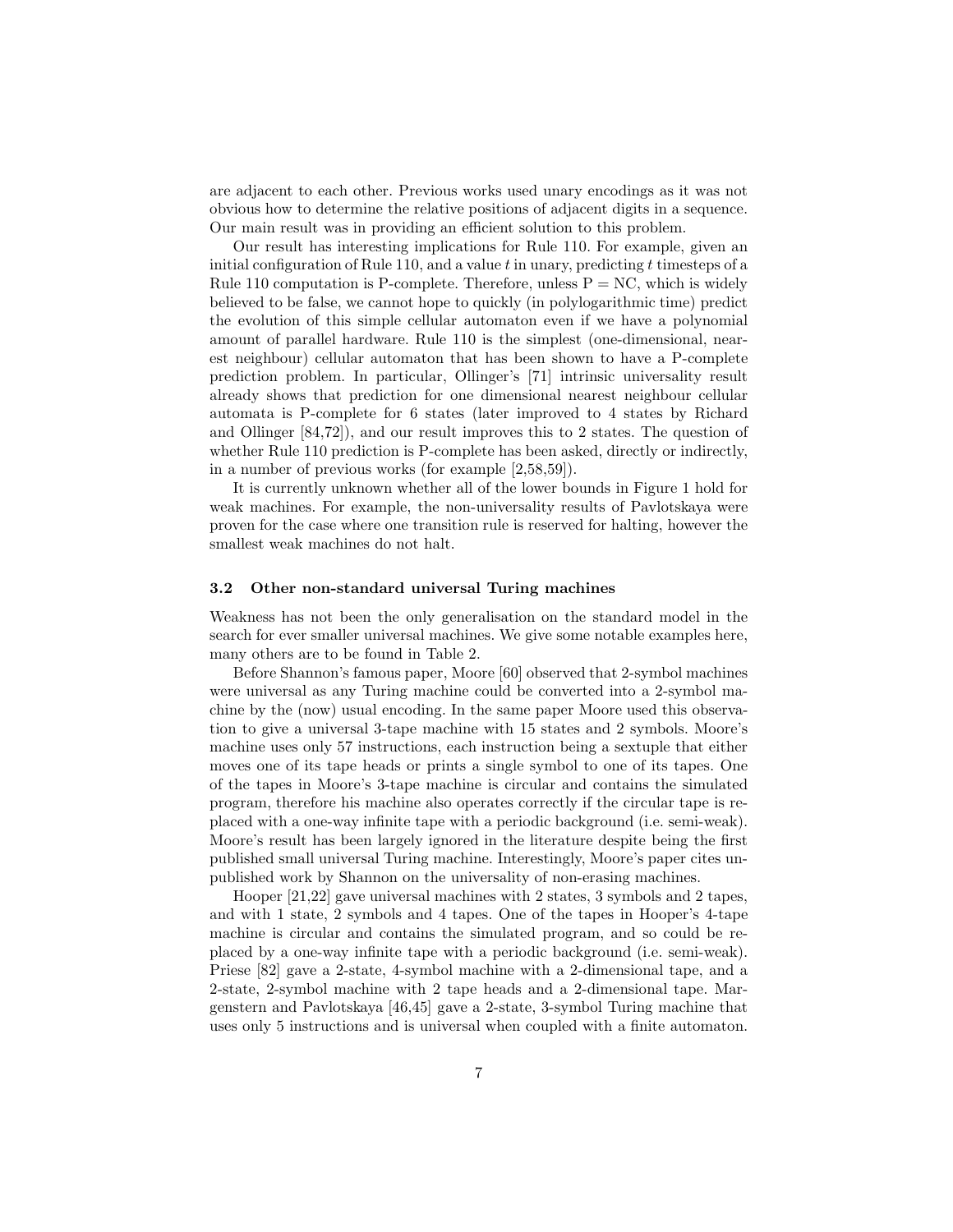They also showed that the halting problem is decidable for such machines with 4 instructions [\[46\]](#page-15-6).

#### 3.3 Restricted universal Turing machines

If we suitably restrict the standard Turing machine model the problem of finding universal machines with small state-symbol products becomes more difficult. Over the years, a number of authors have looked at non-erasing Turing machines, that is machines that are permitted to overwrite blank symbols only. Moore [\[60\]](#page-16-14) mentions that Shannon had proved that such non-erasing Turing machines simulate arbitrary Turing machines, however Shannon's work was never published. Shortly after, Shannon published a proof that 2-symbol Turing machines are universal, and Wang [\[101\]](#page-18-13) proved that 2-symbol non-erasing Turing machines are universal. Later, Minsky proved the same result as Wang, but using the technique of simulation via non-writing Turing machines, yet another (universal) restriction [\[53\]](#page-16-7).

Margenstern has examined the universality of 2-symbol Turing machines for a number of different restrictions. One such restriction is the number of colours of a machine, defined as the number of distinct triples  $(\alpha, D, \delta)$ , where  $\alpha$  is the read symbol, D is the move direction, and  $\delta$  is the write symbol of a transition rule. Pavlotskaya [\[75](#page-17-3)[,76\]](#page-17-9) has shown that there are standard universal Turing machines with 3 colours and no standard universal Turing machines with 2 colours. Margenstern [\[34\]](#page-15-3) has shown that there are non-erasing universal Turing machines with 5 colours and no non-erasing universal Turing machines with 4 colours. Laterality number is another property examined by Margenstern. The laterality number of a Turing machine is defined as the minimum of the number of left move instructions and the number of right move instructions. Margenstern and Pavlotskaya [\[75,](#page-17-3)[44\]](#page-15-8) have shown that there are universal Turing machines with laterality number 2 and no universal machines with laterality number 1. Margenstern [\[36,](#page-15-4)[39\]](#page-15-9) has shown that there are universal non-erasing Turing machines with laterality number 3 and no universal non-erasing machines with laterality number 2. For more on these results see [\[33,](#page-14-9)[34,](#page-15-3)[35](#page-15-10)[,36,](#page-15-4)[37](#page-15-11)[,42\]](#page-15-12).

Fischer [\[12\]](#page-13-2) gives a number of universality results for Turing machines that use restricted forms of transition rules. In one result he proves that 3-state Post machines are universal (Post machines [\[80\]](#page-17-10) are like Turing machines, except that in a single timestep they can move or write, but not both). Interestingly, Aanderaa and Fischer [\[1\]](#page-13-6) show that the halting problem for 2-state Post machines is decidable.

Bennett [\[5\]](#page-13-7) has shown that 3-tape reversible Turing machines are universal. Morita and others have since shown universality results for reversible Turing machines with 1 tape and 2 symbols [\[61\]](#page-16-15), and 17 states and 5 symbols [\[62\]](#page-16-16).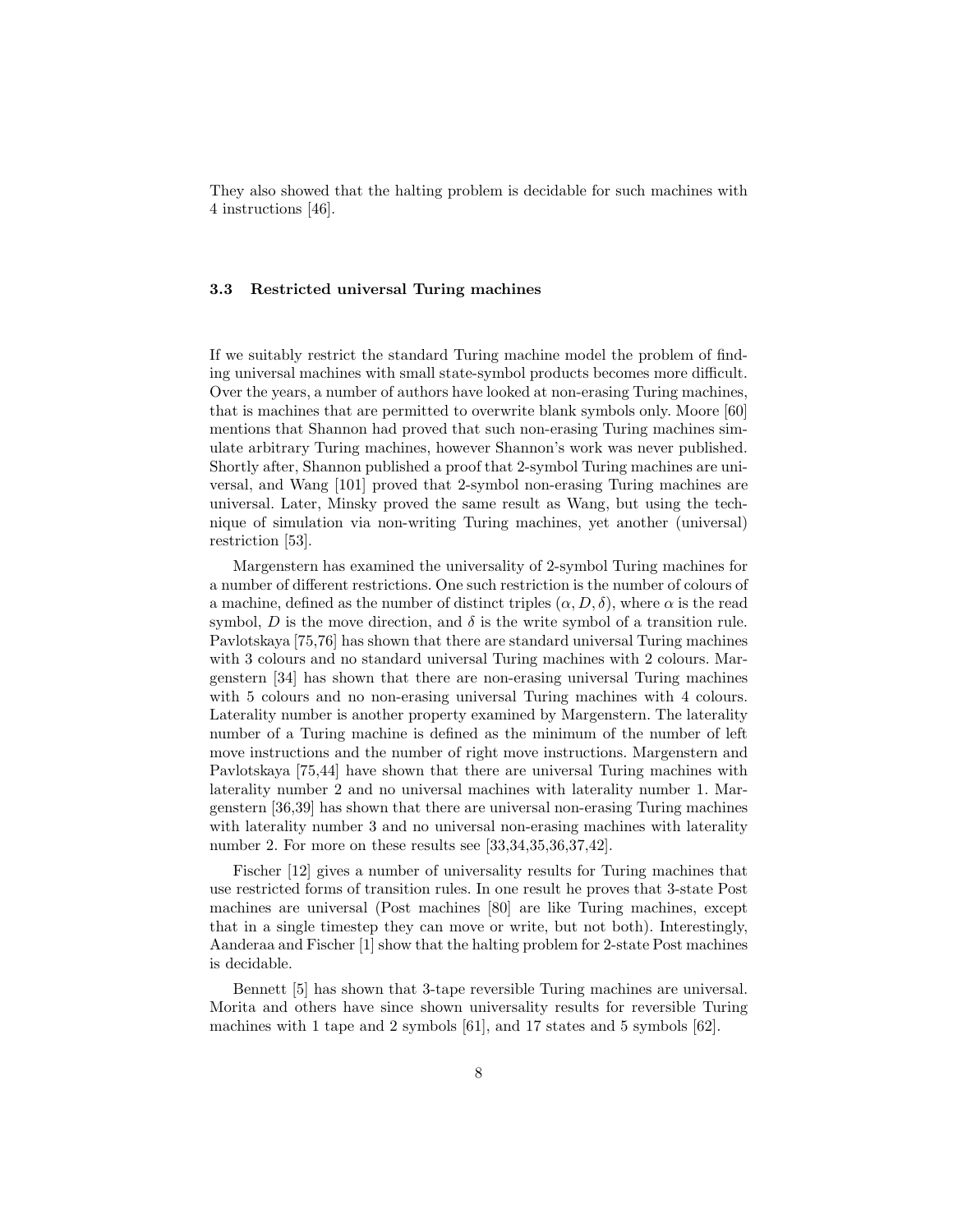#### 3.4 Universal Turing machines with multidimensional tapes: time efficiency and program size

During the 1970s a number of authors [\[82,](#page-17-8)[25,](#page-14-10)[100\]](#page-18-14) were interested in finding small universal Turing machines with multidimensional tapes. The machines of these authors have not, to our knowledge, been analysed from the perspective of time/space complexity. We discuss this topic here.

Lutz Priese [\[82\]](#page-17-8) gives a 2D machine with 2 states and 4 symbols that is universal on finite initial conditions (i.e. all except a finite number of symbols are initially blank), and another 2D machine with 2 states, 2 symbols and 2 tape heads that is derived from this 4-symbol machine. Priese's machines simulate counter machines (also called register machines), via a sequence of reductions. Given a counter machine that runs in time  $\tau$ , Priese's machines simulate its computation in time  $O(\tau^2)$  and space  $O(\tau)$ . Due to the unary encoding used by counter machines [\[13\]](#page-13-8), both of Priese's machines simulate Turing machines with an exponential time overhead. Priese's machines do not end their computation in the conventional manner of halting on a state-symbol pair that has no transition rule: instead there is a choice, via the initial input encoding, of ending a computation either by entering a sequence of 6 repeating configurations or by halting when an attempt is made to move off the edge of the 2D tape.

Langton's ant [\[29\]](#page-14-11) is usually described as an ant that lives on a 2D grid of binary-valued cells. The ant chooses which adjacent cell to move to based on (a) the current cell's binary value and (b) the ant's current orientation. The ant flips the current cell's bit as it moves away. So Langton's ant is a 2D Turing machine with 2 symbols and 4 states (North, South, East and West). Gajardo et al. [\[15\]](#page-14-12) showed that predicting the behaviour of the ant is P-hard, by simulating Boolean circuits in polynomial time. By then showing how the ant can simulate an infinite sized circuit (with a simple repeating structure), which in turn can simulate the space-time diagram of a cellular automata (CA), they prove that Langton's ant is weakly universal in 2D.

It is worth pausing to describe a form of weak universality in 2D, where the tape has a background that is ultimately periodic in both dimensions of single quadrant. A one-way infinite sequence is ultimately periodic [\[14\]](#page-14-13) if it is of the form  $s_1 s_2^{\omega}$  where  $s_2^{\omega} = s^2 s^2 s^2 \dots$ , and  $s_1$  and  $s_2$  are finite sequences. We say that a  $N \times N$  pattern is ultimately periodic in the x direction if for each  $y \in \mathbb{N}$  the infinite sequence of symbols at the coordinates  $(0, y), (1, y), (2, y), \ldots$ is ultimately periodic. This is defined analogously for the  $y$  direction.

Kleine-Büning and Ottmann [\[25\]](#page-14-10) give universal Turing machines which have a single multidimensional tape, a number of which are weakly universal. Remarkably, their 2D, 2-state, 3-symbol machine does not even print to the tape! The two counter values of a simulated 2-counter machine are encoded by the  $(x, y)$  position of the tape head on the 2D tape. Testing for zero amounts to detecting one of the axes. It is well-known that 2-counter machines are universal [\[56\]](#page-16-17). However, using known algorithms, 2-counter machines suffer from a doubly-exponential slowdown when simulating Turing machines [\[97\]](#page-18-15), and so the 2-state, 3-symbol machine of Kleine-Büning and Ottmann also suffers from a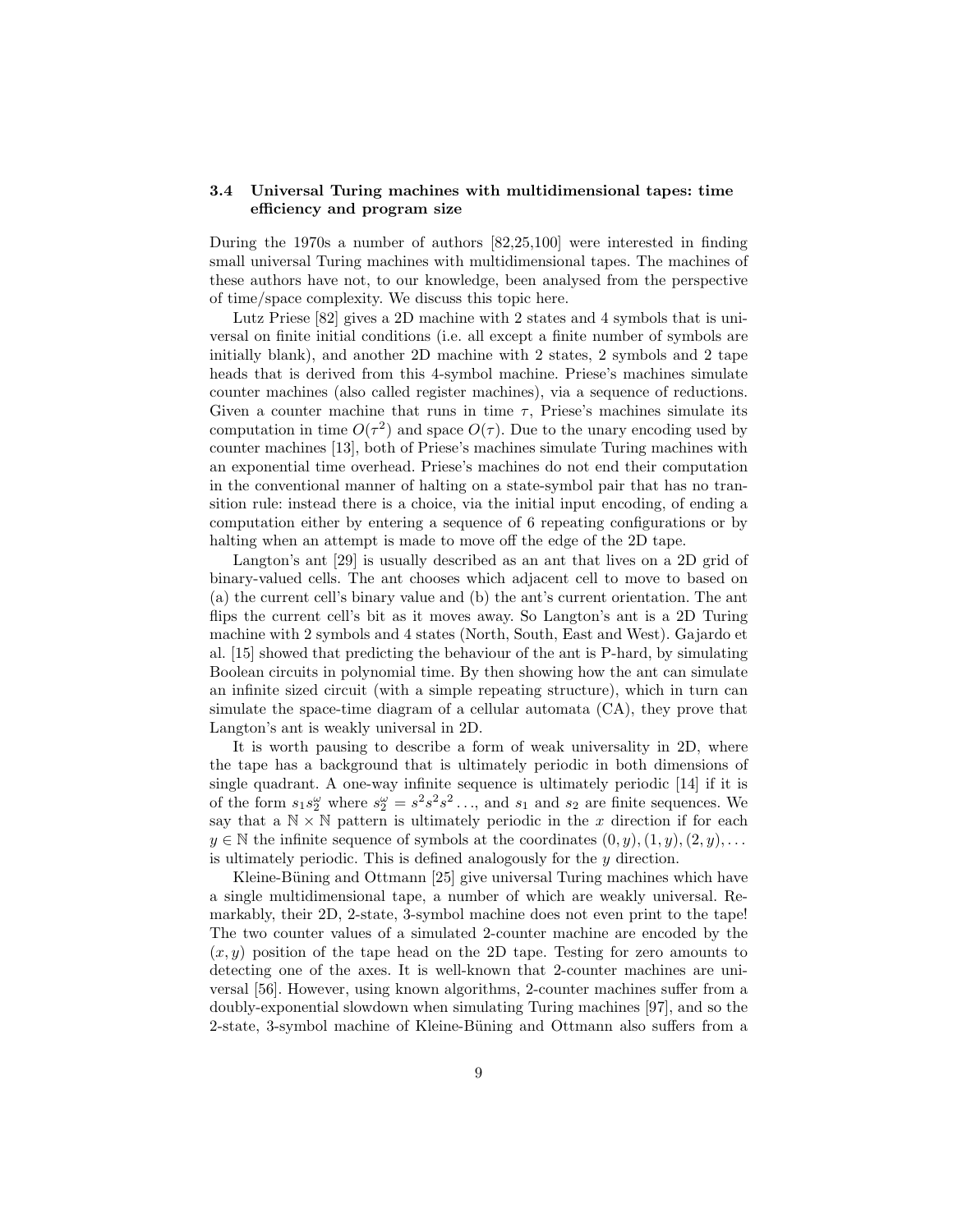doubly-exponential slowdown when simulating Turing machines. We give a brief overview of this machine's computation.

The 2D tape uses only the upper-right quadrant of the plane and so each tape cell may be indexed by a coordinate of the form  $(x, y) \in \mathbb{N} \times \mathbb{N}$ . The quadrant is filled using 4, infinitely repeated, finite square blocks (of tape symbols) which we will call A, B, C, and D. The infinite pattern on the 2D tape given by the arrangement of these blocks is ultimately periodic in both the  $x$  and  $y$  directions. Each block is of size  $O(r^2)$  where r is the number of instructions in the 2-counter machine being simulated. The block at the origin of the quadrant is of type A. Types B and C are repeated along along the x-axis and y-axis, respectively, and the remainder of the quadrant is tiled by blocks of type D. Each block encodes the entire program of the 2-counter machine being simulated. The current counter machine instruction being simulated is given by the position of the tape head within a block. If the counters have values  $x_1$  and  $y_1$  respectively, then the tape head will be in the  $x_1^{\text{th}}$  block from the y-axis and the  $y_1^{\text{th}}$  block from the xaxis. The blocks contain specially defined paths that the tape head follows to (a) arrive at the next counter machine instruction and (b) move to one of the adjacent blocks if a change in the value of a counter is being simulated. A, B and C blocks lie along the axes and so are used to simulate any instruction where one or more counters have value zero, and in particular they contain special paths that simulate a positive test for zero.

Kleine-Büning and Ottmann adapt their technique to give a non-printing 1-state, 7-symbol universal machine with a 3D tape. Only 2 planes in the third dimension are used, giving tape cells that are indexed by coordinates  $(x, y, z)$ , where  $x, y \in \mathbb{N}$  and  $z \in \{0, 1\}$ . The pattern defined by the symbols on each of the infinite 2D planes given by  $(x, y, 0)$  and  $(x, y, 1)$  is ultimately periodic in both the  $x$  and  $y$  directions. The technique used to simulate 2-counter machines by the 1-state, 7-symbol machine is, in essence, the same as the technique use by the 2-state, 3-symbol machine. The 2D machine uses 2 states to remember which path it is following when two different paths cross (the tape head follows paths that encode instructions of the counter machine being simulated). With the introduction of a third dimension it is no longer necessary for paths to cross and so it is possible to give a universal Turing machine with only 1 state. Finally, we note that an immediate corollary of this machine's design is the existence of a non-halting universal machine with only 6 symbols, as the only purpose of one of the 7 symbols is to provide an undefined transition rule for halting.

It is a fairly straightforward matter to show that for each Turing machine with a single, ultimately periodic, 2D tape and no print instructions there is a 2-counter machine that simulates it in linear time. It immediately follows that improvement on the doubly-exponential time overhead when simulating Turing machines with such non-printing 2D machines is not possible unless such an improvement is also possible for 2-counter machines. Thus, it could be interesting to see if the simulation time overhead for such machines can be reduced to singlyexponential when a slightly more complicated background is permitted on the tape.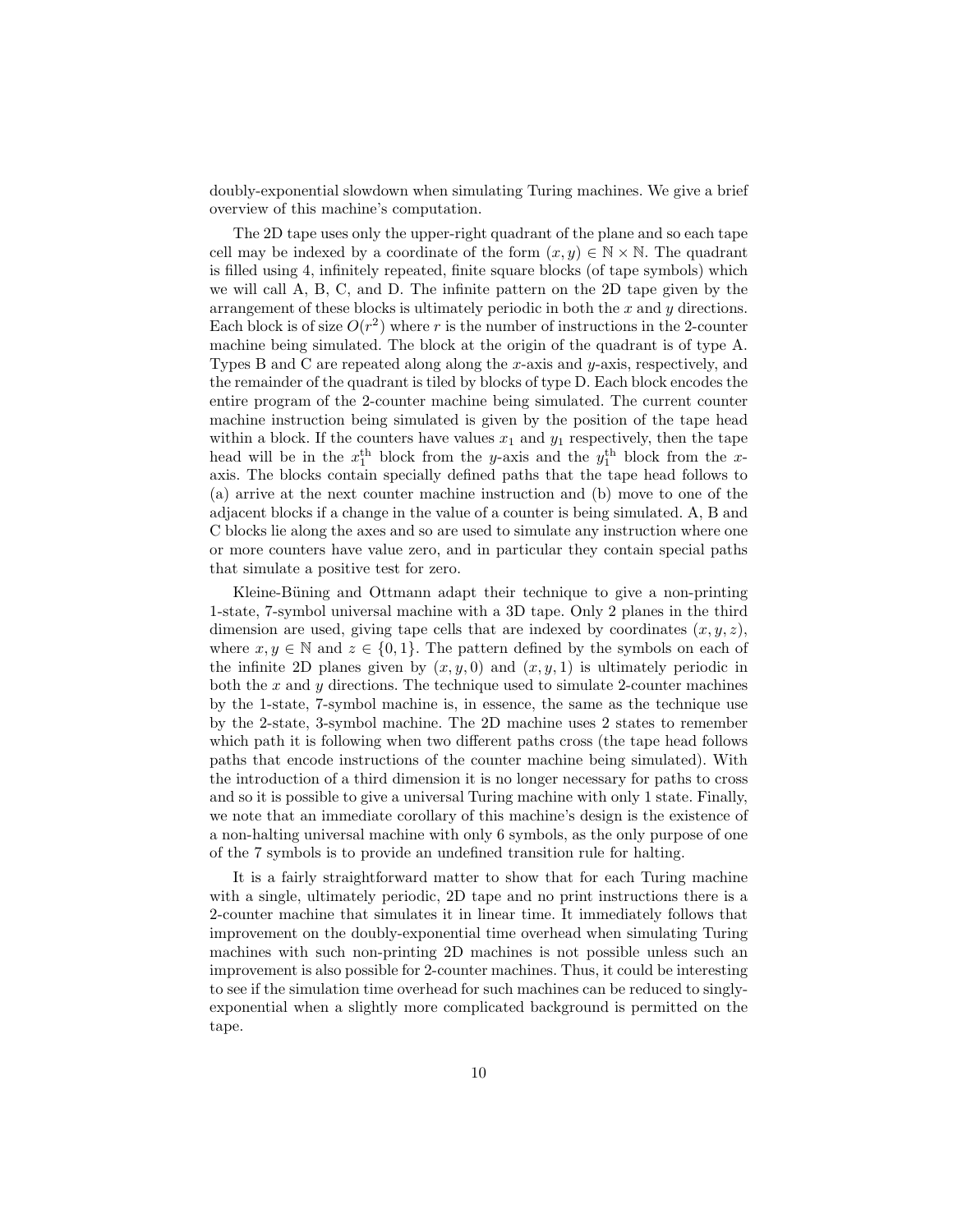Wagner [\[100\]](#page-18-14) shows that the halting problem for Turing machines with a single kD tape  $(k \in \mathbb{N})$ , 2 symbols and 2 states is decidable<sup>[4](#page-10-0)</sup>. Specifically, he shows that if such machines halt then they do so in space  $O(n)$ , where n is input length. It is not difficult to give relevant decidability results (such as predicating looping or halting) for machines with a single 1D tape and non-printing instructions, even when an ultimately periodic background is permitted. Regarding kD machines, it can be shown for some classes of these machines that only weaker forms of universality are possible. For the case of  $kD$  non-printing machines, it is not difficult to give relevant decidability results when the initial tape contains only a finite number of non-blank symbols. Herman has shown that the halting problem is decidable for 1-state kD printing machines when all but a finite number of tape cells are blank at the start of each computation [\[20\]](#page-14-14).

Though lacking in formal rigour, a comparison between the three 2D machines we discussed in this section poses some interesting questions about the possible trade-offs for different 2D models. For example, out of the three machines the 2-state, 3-symbol weak machine has the smallest state-symbol product, is the only non-writing machine, and the only machine that can halt. The 2-state, 4-symbol machine of Priese is the only machine of the three that does not use a periodic (weak) encoding, and the 4-state, 2-symbol machine of Gajardo et al. (Langton's ant) is the only machine of the three that simulates Turing machines in polynomial time. The best we can hope for with non-printing 2D machines is a singly exponential time overhead, but achieving even this bound would seem to be very tricky. It is interesting to note that the only non-weak 2D machine of the three, that of Priese, has an exponential time overhead when simulating Turing machines. This is not the case for the smallest non-weak 1D machines. It begs the question, is there a non-weak 2D machine with the same number of states and symbols as Priese's machine that is universal with a polynomial time overhead?

#### 3.5 Termination of a computation

As we hope has been made clear so far, it is vitally important to clearly specify the computational model one is using when trying to find small universal programs or give lower bounds on universal program size. In the absence of a clear model description and matching lower bounds, one can never claim to have found the "smallest" universal program. Throughout this work we have described results on upper bounds and lower bounds on universal program size and we have described how both change when the model definition changes. In this section we focus on one such issue: computation termination.

A number of authors have given universal Turing machines where successful computations do not end in a halt state. Many of the machines given in Table [2](#page-20-0) are non-halting. What about the problem of proving relevant non-universality

<span id="page-10-0"></span><sup>4</sup> Machines using Wagner's definition end their computation with a simple loop: repeatedly executing a special transition rule that does not change the configuration. This is equivalent to executing a halting transition rule.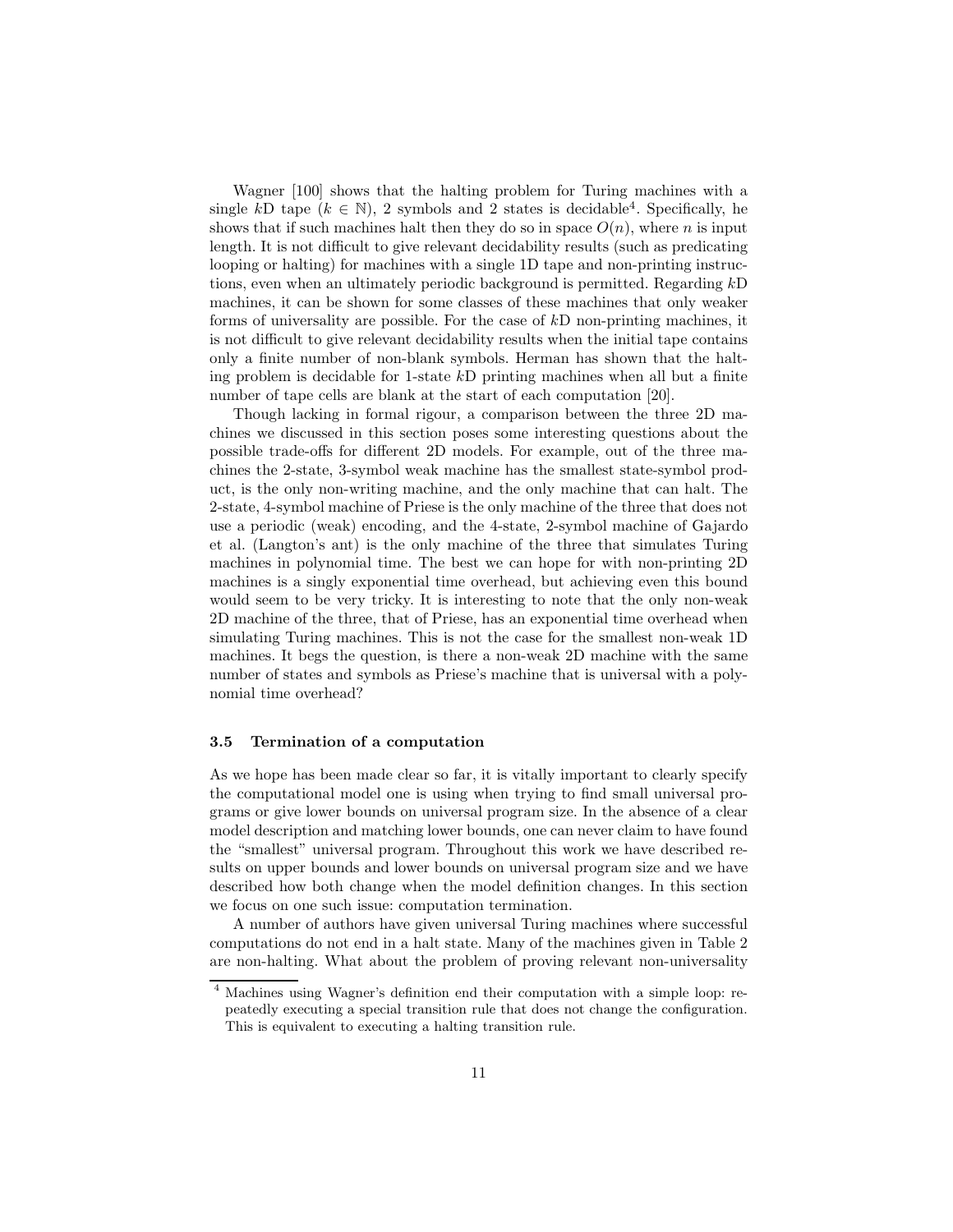results for these models? Such non-universality results are not achievable by proving the halting problem decidable. Before we attempt such an endeavour we must agree on a clear definition of universal Turing machine. For example, instead of specifying the end of a computation by a single halting (or terminal) configuration, a computation could end with a specific sequence of configurations. We refer to this as a terminal configuration sequence. The output of the simulated Turing machine is retrieved by applying a recursive decoding function to the entire computation (also a configuration sequence). There are many ways to define terminal configuration sequence, some examples are:

- a configuration sequence that goes through a specified sequence of states,
- a configuration sequence that contains two identical configurations,
- a configuration that contains a specific subword.

Given a definition of a terminal configuration sequence we may prove that the terminal sequence problem (will a machine execute a terminal configuration sequence) is decidable. This gives non-universal lower bounds that are relevant to universal machines that end their computation with such a sequence. However, this result may not hold as a proof of non-universality if we subsequently alter our definition of terminal configuration sequence. One more general approach is to prove that the terminal sequence problem for all possible terminal sequences, of a machine or set of machines, is decidable. In any case, it is important to specify these details when giving upper and lower bounds on program size.

## 4 Busy beavers

Besides small universal Turing machines, one finds small, yet complicated, programs in the busy beaver literature. The term busy beaver was introduced by Rado [\[83\]](#page-17-11) who put forward a game where the goal for a given  $k \in \mathbb{N}$  is to find, out of all the k-state, 2-symbol Turing machines, the machine that prints the most 1s and then halts when started on a blank tape. The busy beaver function  $\Sigma : \mathbb{N} \to \mathbb{N}$  is then defined by letting  $\Sigma(k)$  be the maximum number of 1's printed by any halting k-state, 2-symbol Turing machine. Busy beavers essentially adhere to the standard Turing machine model described in previous sections (one tape, one head, usual blank symbol, deterministic). It is known that  $\Sigma(1) = 1$ (trivial),  $\Sigma(2) = 4$  [\[83\]](#page-17-11),  $\Sigma(3) = 6$  [\[30\]](#page-14-15), and  $\Sigma(4) = 13$  [\[6\]](#page-13-9). However for 5 states or more the best we currently have are lower bounds. For example, Michel [\[50\]](#page-15-13) cites  $\Sigma(5) \geq 4098$  to Marxen and Buntrock [\[47\]](#page-15-14), and  $\Sigma(6) \geq 3.5 \times 10^{18267}$  to Pavel Kropitz.  $S(k)$ , the step-counting analogue of  $\Sigma(k)$ , is also considered. In fact, both  $\Sigma$  and  $S$  grow faster than any computable function [\[83\]](#page-17-11). Green [\[16\]](#page-14-16) has given a lower bound on the growth of the function  $\Sigma$ .

The busy beaver problem has been generalised to machines with  $\ell \geq 2$  sym-bols [\[7\]](#page-13-10), where  $\Sigma(k,\ell)$  is the largest number of non-zeros written by any k-state,  $\ell$ -symbol Turing machine. It has been shown [\[7,](#page-13-10)[28\]](#page-14-17) that  $\Sigma(2,3) = 9$ . Terry Ligocki and Shawn Ligocki have shown that  $\Sigma(2,4) \geq 2,050$  and  $\Sigma(3,3) \geq$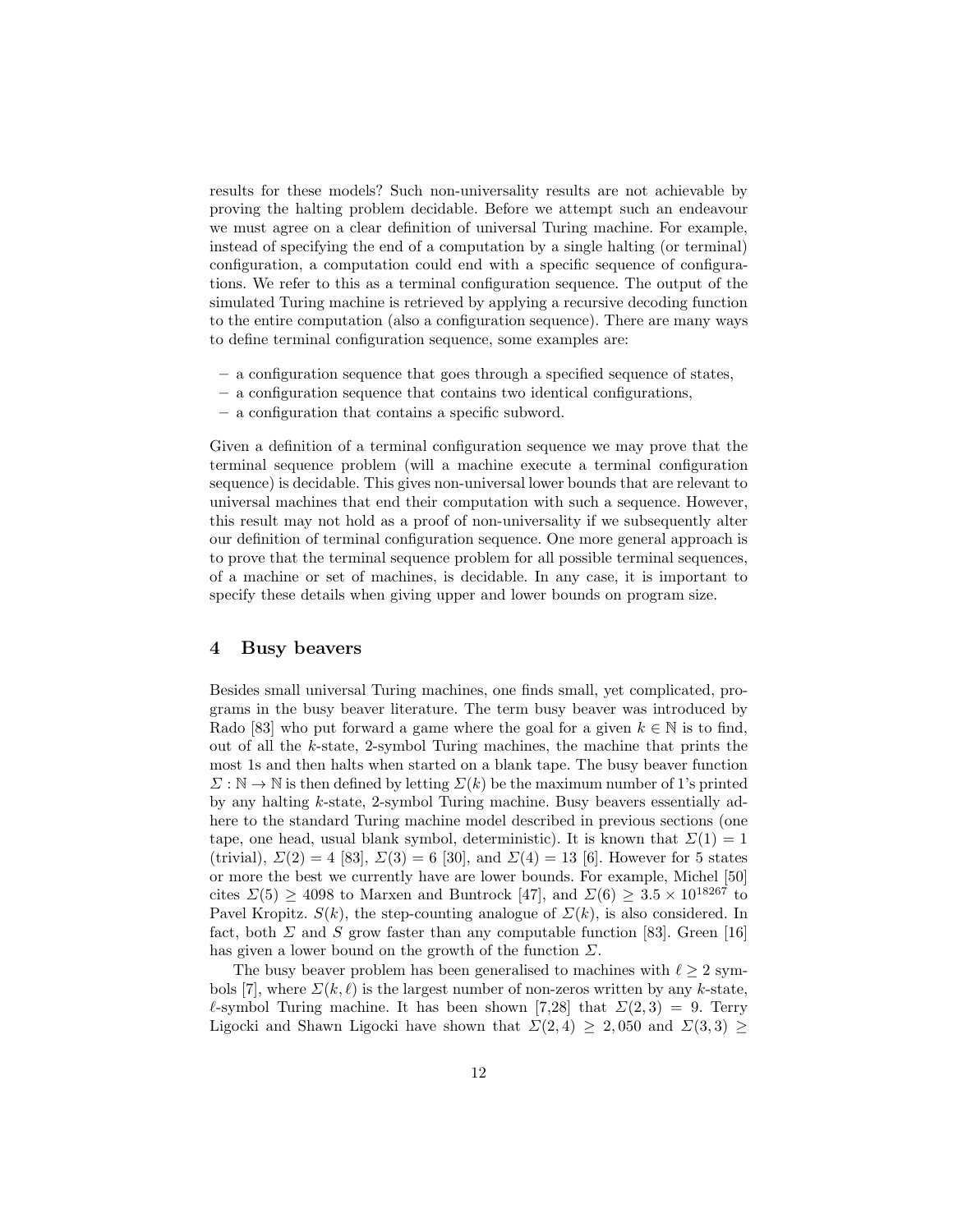374, 676, 383, and have given lower bounds on a number of other state-symbol pairs. See Michel's survey [\[50\]](#page-15-13) for more results.

Although finding busy beavers is somewhat orthogonal to the goal of finding small universal Turing machines, there are potential connections between the two fields. On the one hand, when designing small universal programs one often has to reuse instructions in many different contexts, something which busy beavers might also do, so perhaps small instruction sets from one field might be useful for the other. On the other hand, proving lower bounds on universal program size, and upper bounds on values for the busy beaver function, both involve hefty case analyses so once again techniques developed in one field could potentially be useful for the other. In particular, the search for busy beavers has produced small programs with very complicated behaviour, which lend weight to the idea that proving non-universality of such program classes might be difficult.

#### 5 Further work

There are many avenues for further work, here we highlight a few examples.

Applying computational complexity theory to the area of small universal Turing machines allows us to ask a number of questions that are more subtle than the usual questions about program size. As we move towards the origin in Figure [1,](#page-2-0) the universal machines have larger (but polynomial) time overheads. Can the time overheads in Figure [1](#page-2-0) be further improved (lowered)? Can we prove lower bounds on the simulation time of machines with a given state-symbol pair? Proving non-trivial simulation time lower bounds seems like a difficult problem. Such results could be used to prove that there is a polynomial trade-off between simulation time and universal program size.

As we move away from the origin, the non-universal machines seem to have more power. For example Kudlek's classification of 2-state, 2-symbol machines shows that the sets accepted by these machines are regular, with the exception of one context free language  $(a^n b^n)$ . Can we hope to fully characterise the sets accepted by non-universal machines (e.g. in terms of complexity or automata theoretic classes) with given state-symbol pairs or other program restrictions?

When discussing the complexity of small machines the issue of encodings becomes very important. For example, when proving that the prediction problem for a small machine is P-complete [\[17\]](#page-14-18), the relevant encodings should be in logspace, and this is the case for all of the polynomial time machines in Figure [1.](#page-2-0)

Of course there are many models of computation that we have not mentioned where researchers have focused on finding small universal programs. Post's [\[79\]](#page-17-5) tag systems are an interesting example. Minsky [\[52](#page-16-18)[,53\]](#page-16-7) showed that tag systems are universal with deletion number 6. Cocke and Minsky lowered the deletion number to 2, by showing that 2-tag systems were universal. They used productions (appendants) of length at most 4. Wang [\[102\]](#page-18-16) further lowered the production length to 3. Recently, De Mol [\[11\]](#page-13-11) has given a lower bound by showing that the reachability (and thus halting) problems are decidable for 2-tag systems with 2 symbols; a problem which Post claimed [\[81\]](#page-17-12) to have solved but never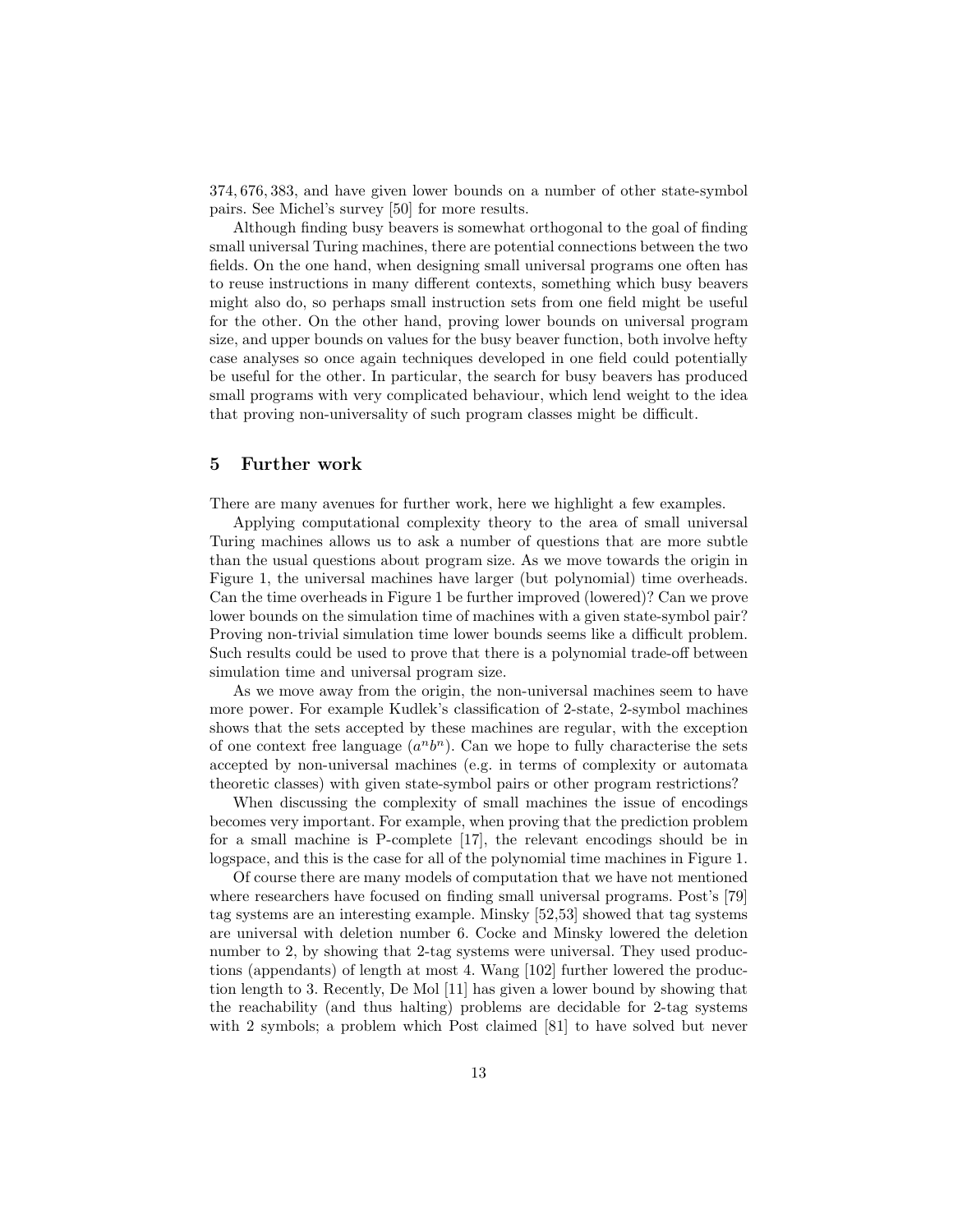published. It would be interesting to find the smallest universal tag systems in terms of number of symbols, deletion length, and production length.

The space between the non-universal curve and the smallest non-weakly universal machines in Figure [1](#page-2-0) contains some complicated beasts. These lend weight to the feeling that finding new lower bounds on universal program size is tricky. Most noteworthy are the weakly and semi-weakly universal machines discussed earlier. Table [2](#page-20-0) highlights that the existence of general models that provably have less states and symbols than the standard universal machines can have (for example the machines with (states, symbols, dimensions, tapes) of  $(2,3,2,1)$  [\[25\]](#page-14-10),  $(1,7,3,1)$  [\[25\]](#page-14-10), and  $(1,2,1,4)$  [\[22\]](#page-14-6)). Also of importance are the busy beavers [\[50\]](#page-15-13) and small machines of Margenstern [\[40](#page-15-15)[,41\]](#page-15-1), Baiocchi [\[3\]](#page-13-12), and Michel [\[48,](#page-15-16)[49\]](#page-15-17) that live in this region and simulate iterations of the  $3x+1$  problem and other Collatz-like functions. So it seems that there are plenty of animals yet to be tamed.

## <span id="page-13-6"></span>References

- 1. S. Aanderaa and P. C. Fischer. The solvability of the halting problem for 2-state post machines. *Journal of the Association for Computing Machinery*, 14(4):677– 682, Oct. 1967.
- <span id="page-13-5"></span>2. S. Aaronson. Book review: A new kind of science. *Quantum Information and Computation*, 2(5):410–423, 2002.
- <span id="page-13-12"></span>3. C. Baiocchi. 3N+1, UTM e tag-system. Technical Report Pubblicazione 98/38, Dipartimento di Matematico, Universit`a di Roma, 1998. (In Italian).
- <span id="page-13-1"></span>4. C. Baiocchi. Three small universal Turing machines. In M. Margenstern and Y. Rogozhin, editors, *Machines, Computations, and Universality*, volume 2055 of *Lecture Notes in Computer Science*, pages 1–10, Chișinău, Moldova, May 2001. MCU, Springer.
- <span id="page-13-7"></span>5. C. H. Bennett. Logical reversibility of computation. *IBM Journal of Research and Development*, 17(6):525–532, 1973.
- <span id="page-13-9"></span>6. A. H. Brady. The determination of the value of Rado's noncomputable function  $\Sigma(k)$  for four-state Turing machines. *Mathematics of Computation*, 40(163):647– 665, Apr. 1983.
- <span id="page-13-10"></span>7. A. H. Brady. The busy beaver game and the meaning of life. In R. Herken, editor, *The Universal Turing Machine: A Half-Century Survey*, pages 259–277. Oxford University Press, 1988.
- <span id="page-13-0"></span>8. J. Cocke and M. Minsky. Universality of tag systems with P = 2. *Journal of the Association for Computing Machinery*, 11(1):15–20, Jan. 1964.
- <span id="page-13-3"></span>9. M. Cook. Universality in elementary cellular automata. *Complex Systems*, 15(1):1– 40, 2004.
- <span id="page-13-4"></span>10. M. Cook. A Concrete View of Rule 110 Computation. *Electronic Proceedings in Theoretical Computer Science*, 1:31–55, 2009.
- <span id="page-13-11"></span>11. L. De Mol. Study of limits of solvability in tag systems. In J. Durand-Lose and M. Margenstern, editors, *Machines, Computations and Universality (MCU)*, volume 4664 of *LNCS*, pages 170-181, Orléans, France, Sept. 2007. Springer.
- <span id="page-13-2"></span>12. P. C. Fischer. On formalisms for Turing machines. *Journal of the Association for Computing Machinery*, 12(4):570–580, Oct. 1965.
- <span id="page-13-8"></span>13. P. C. Fischer, A. R. Meyer and A. L. Rosenberg. Counter machines and counter languages. *Mathematical Systems Theory*, 2(3):265–283, 1968.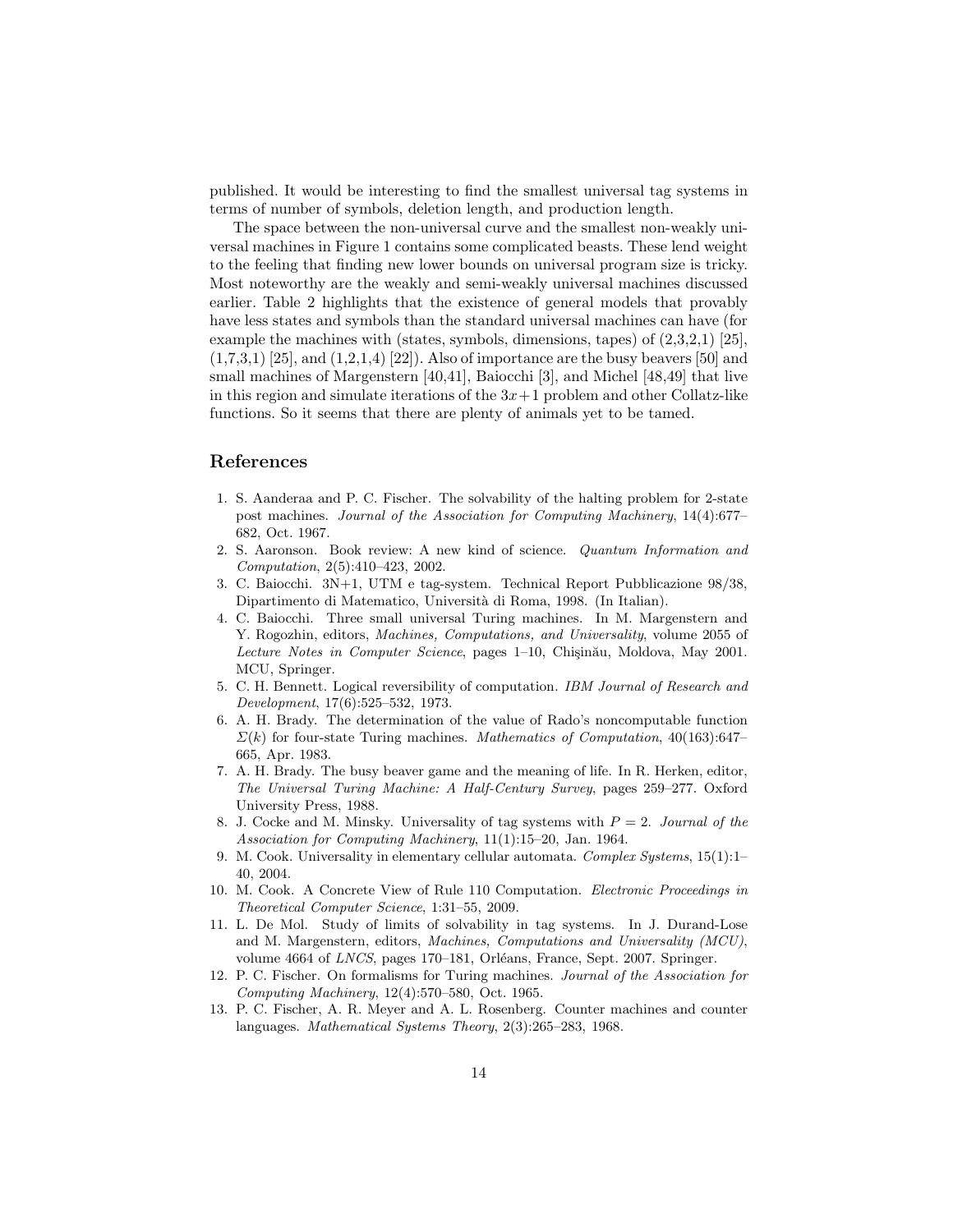- <span id="page-14-13"></span><span id="page-14-12"></span>14. J. Friedman. A decision procedure for computations of finite automata. *Journal of the ACM*, 9(3):315–323, July 1962.
- <span id="page-14-16"></span>15. A. Gajardo, A. Moreira, E. Goles. Complexity of Langton's ant. *Discrete Applied Mathematics*, 117:41–50, 2002.
- 16. M. W. Green. A lower bound on Rado's sigma function for binary Turing machines. In *Proceedings of the 5th IEEE Annual Symposium on Switching Circuit Theory and Logical Design*, pages 91–94, Nov. 1964.
- <span id="page-14-18"></span>17. R. Greenlaw, H. J. Hoover, and W. L. Ruzzo. *Limits to parallel computation: P-completeness theory*. Oxford university Press, Oxford, 1995.
- <span id="page-14-5"></span>18. T. Harju and M. Margenstern. Splicing systems for universal Turing machines. *DNA Computing: Lecture Notes in Computer Science*, 3384:149–158, June 2005.
- <span id="page-14-3"></span>19. G. T. Hermann. The uniform halting problem for generalized one state Turing machines. In *Proceedings of the ninth annual Symposium on Switching and Automata Theory (FOCS)*, pages 368–372, Schenectady, New York, Oct. 1968. IEEE Computer Society Press.
- <span id="page-14-14"></span>20. G. T. Hermann. The halting problem of one state Turing machines with ndimensional tape. *Mathematical Logic Quarterly*, 14(7–12):185–191, 1968.
- <span id="page-14-8"></span>21. P. Hooper. Some small, multitape universal Turing machines. Technical report, Computation Laboratory, Harvard University, Cambridge, Massachusetts, 1963.
- <span id="page-14-6"></span>22. P. Hooper. Some small, multitape universal Turing machines. *Information Sciences*, 1(2):205–215, 1969.
- <span id="page-14-19"></span><span id="page-14-1"></span>23. N. Ikeno. A 6-symbol 10-state universal Turing machine. In *Proceedings, Institute of Electrical Communications*, Tokyo, 1958.
- 24. H. Kleine-Büning. *Uber probleme bei homogener Parkettierung von*  $\mathbb{Z} \times \mathbb{Z}$  durch *Mealy-automaten bei normierter verwendung*. PhD thesis, Institut für Mathematische Logik, Münster, 1977.
- <span id="page-14-10"></span>25. H. Kleine-Büning and T. Ottmann. Kleine universelle mehrdimensionale Turingmaschinen. *Elektronische Informationsverarbeitung und Kybernetik*, 13(4-5):179– 201, 1977. (In German.).
- <span id="page-14-4"></span>26. M. Kudlek. Small deterministic Turing machines. *Theoretical Computer Science*, 168(2):241–255, 1996.
- <span id="page-14-2"></span>27. M. Kudlek and Y. Rogozhin. A universal Turing machine with 3 states and 9 symbols. In W. Kuich, G. Rozenberg, and A. Salomaa, editors, *Developments in Language Theory (DLT) 2001*, volume 2295 of *LNCS*, pages 311–318, Vienna, May 2002. Springer.
- <span id="page-14-17"></span>28. G. Lafitte and C. Papazian. The fabric of small Turing machines. In *Computation and Logic in the Real World, Third Conference on Computability in Europe, CiE 2007, Local Proceedings*, pages 219-227, June 2007.
- <span id="page-14-11"></span>29. C. Langton. Studying artificial life with cellular automata. *Physica D*, 2(1–3):120– 149, 1986.
- <span id="page-14-15"></span>30. S. Lin and T. Rado. Computer studies of Turing machine problems. *Journal of the ACM*, 12(2):196–212, Apr. 1965.
- <span id="page-14-7"></span>31. K. Lindgren and M. G. Nordahl. Universal computation in simple one-dimensional cellular automata. *Complex Systems*, 4(3):299–318, 1990.
- <span id="page-14-0"></span>32. M. Margenstern. Surprising areas in the quest for small universal devices. *Electronic Notes in Theoretical computer Science*, 225:201–220, 2009.
- <span id="page-14-9"></span>33. M. Margenstern. Sur la frontière entre machines de Turing à arrêt décidable et machines de Turing universelles. Technical Report 92-83, LITP Institut Blaise Pascal, 1992.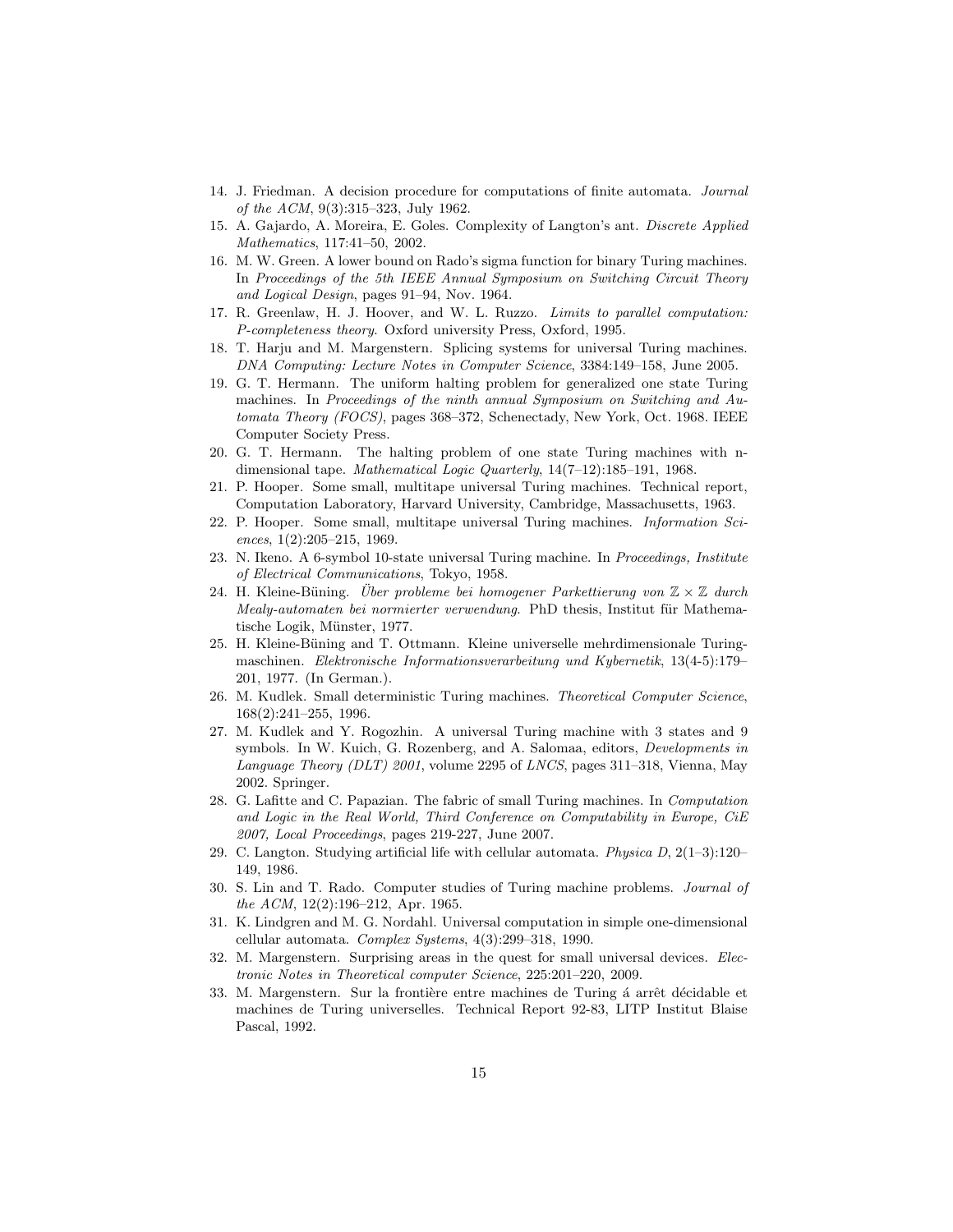- <span id="page-15-3"></span>34. M. Margenstern. Non-erasing Turing machines: A frontier between a decidable halting problem and universality. In Z. Esik, editor, *Fundamentals of Computation Theory (FCT)*, volume 710 of *LNCS*, pages 375–385, Szeged, Hungry, Aug. 1993. Springer.
- <span id="page-15-10"></span>35. M. Margenstern. Une machine de Turing universelle sur  $\{0,1\}$ , non-effaçante et à trois instructions gauches. Technical Report 94-08, LITP Institut Blaise Pascal, 1994.
- <span id="page-15-4"></span>36. M. Margenstern. Non-erasing Turing machines: A new frontier between a decidable halting problem and universality. In R. A. Baeza-Yates, P. V. Poblete, and E. Goles, editors, *LATIN*, volume 911 of *LNCS*, pages 386–397, Valparaíso, Chile, Apr. 1995. Springer.
- <span id="page-15-11"></span>37. M. Margenstern. Une machine de Turing universelle non-effaçante à exactement trois instructions gauches, 1995. C. R. Acad. Sci. Paris, Série I. vol 320. 101–106.
- <span id="page-15-0"></span>38. M. Margenstern. Decidability and undecidability of the halting problem on Turing machines, a survey. In S. Adian and A. Nerode, editors, *Logical Foundations of Computer Science (LFCS)*, volume 1234 of *LNCS*, pages 226–236, Yaroslav, Russia, July 1997. Springer.
- <span id="page-15-9"></span>39. M. Margenstern. The laterality problem for non-erasing Turing machines on  $\{0, 1\}$ is completely solved. *Theoretical Informatics and Applications*, 31(2):159–204, 1997.
- <span id="page-15-15"></span>40. M. Margenstern. Frontier between decidability and undecidability: a survey. In M. Margenstern, editor, *Machines, Computations, and Universality (MCU) volume 1*, pages 141–177, France, 1998. IUT, Metz.
- <span id="page-15-1"></span>41. M. Margenstern. Frontier between decidability and undecidability: a survey. *Theoretical Computer Science*, 231(2):217–251, Jan. 2000.
- <span id="page-15-12"></span>42. M. Margenstern. On quasi-unilateral universal Turing machines. *Theoretical Computer Science*, 257(1–2):153–166, Apr. 2001.
- <span id="page-15-5"></span>43. M. Margenstern. An algorithm for building intrinsically universal cellular automata in hyperbolic spaces. In *Proceedings of the 2006 International Conference on Foundations of Computer Science (FCS)*, pages 3–9, Las Vegas, NV, June 2006. CSREA Press.
- <span id="page-15-8"></span>44. M. Margenstern and L. Pavlotskaya. Deux machines de Turing universelles á au plus deux instructions gauches, 1995. C. R. Acad. Sci. Paris, S´erie I. vol 320. 1395-1400.
- <span id="page-15-7"></span>45. M. Margenstern and L. Pavlotskaya. Vers ue nouvelle approche de l'universalité concernant les machines de Turing. Technical Report 95-58, LITP Institut Blaise Pascal, 1995.
- <span id="page-15-6"></span>46. M. Margenstern and L. Pavlotskaya. On the optimal number of instructions for universality of Turing machines connected with a finite automaton. *International Journal of Algebra and Computation*, 13(2):133–202, Apr. 2003.
- <span id="page-15-14"></span>47. H. Marxen, J. Buntrock. Attacking the Busy Beaver 5. Bulletin of the EATCS, 40:247–251, Feb. 1990.
- <span id="page-15-16"></span>48. P. Michel. Busy beaver competition and Collatz-like problems. *Archive Mathematical Logic*, 32(5):351–367, 1993.
- <span id="page-15-17"></span>49. P. Michel. Small Turing machines and generalized busy beaver competition. *Theoretical Computer Science*, 326:45–56, Oct. 2004.
- <span id="page-15-13"></span>50. P. Michel. The busy beaver competition: a historical survey, June 2010. [arXiv:0906.3749v2.](http://arxiv.org/abs/0906.3749v2) See also: <http://www.logique.jussieu.fr/~michel/ha.html>
- <span id="page-15-2"></span>51. M. Minsky. A 6-symbol 7-state universal Turing machines. Technical Report 54-G-027, MIT, Aug. 1960.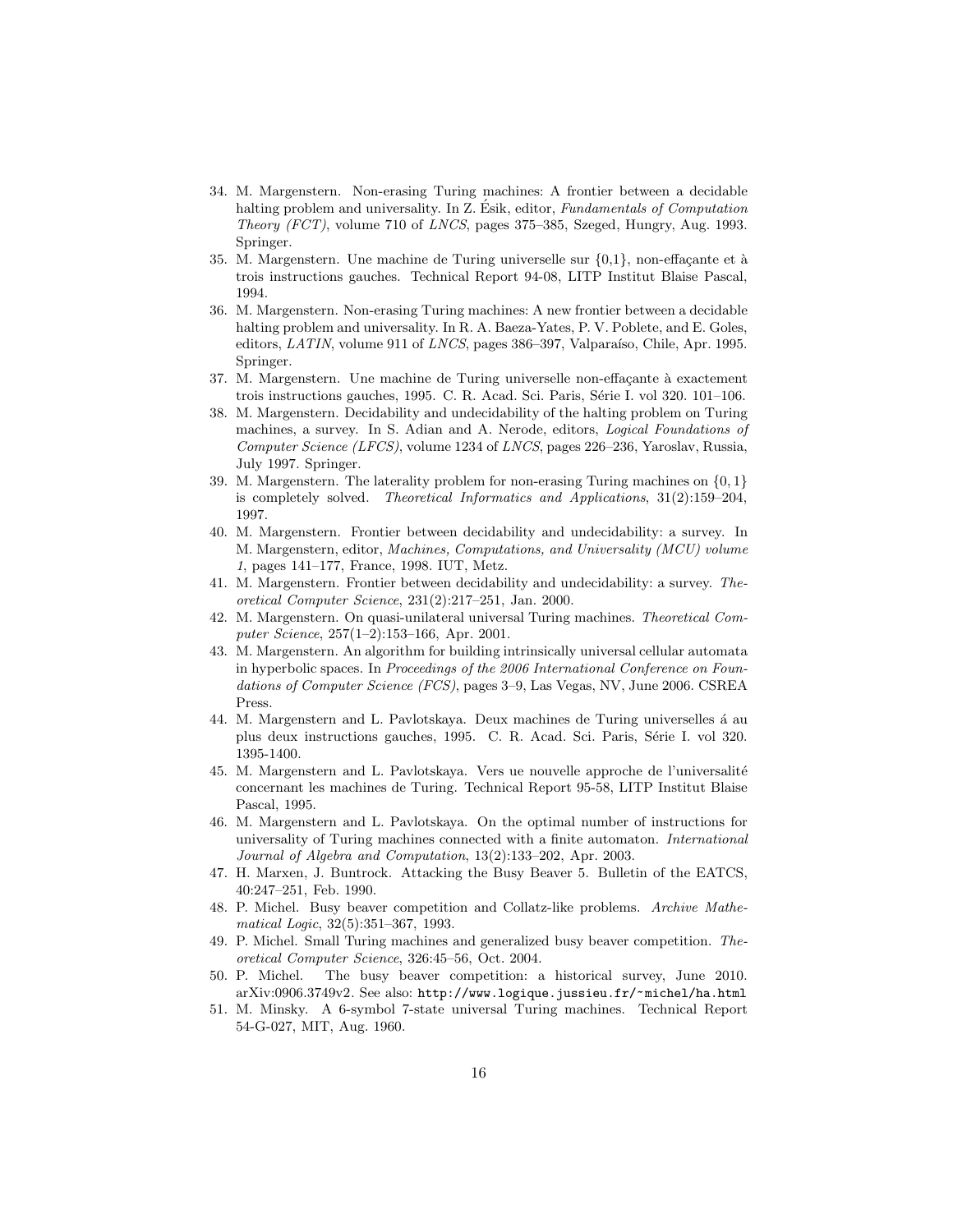- <span id="page-16-18"></span><span id="page-16-7"></span>52. M. Minsky. Recursive unsolvability of Post's tag problem. Technical Report 54- G-023, Massachusetts Institute of Technology, June 1960.
- <span id="page-16-1"></span>53. M. Minsky. Recursive unsolvability of Post's problem of "tag" and other topics in theory of Turing machines. *Annals of Mathematics*, 74(3):437–455, Nov. 1961.
- 54. M. Minsky. Size and structure of universal Turing machines using tag systems. In *Recursive Function Theory: Proceedings, Symposium in Pure Mathematics*, volume 5, pages 229–238, Provelence, 1962. AMS.
- <span id="page-16-2"></span>55. M. Minsky. Universality of  $(p=2)$  tag systems and a 4 symbol 7 state universal Turing machine, 1962. AIM-33, A.I. memo 33, Computer Science and Artificial Intelligence Laboratory, MIT, Cambridge, MA.
- <span id="page-16-17"></span>56. Marvin Minsky. *Computation, finite and infinite machines*. Prentice-Hall, Englewood Cliffs, New Jersey, 1967.
- <span id="page-16-12"></span><span id="page-16-0"></span>57. C. Moore and S. Mertens. The Nature of Computation. Oxford University Press. 2011
- <span id="page-16-13"></span>58. C. Moore. Quasi-linear cellular automata. *Physica D*, 103:100–132, 1997.
- 59. C. Moore. Predicting non-linear cellular automata quickly by decomposing them into linear ones. *Physica D*, 111:27–41, 1998.
- <span id="page-16-14"></span>60. E. F. Moore. A simplified universal Turing machine. In *ACM national meeting*, pages 50–54, Toronto, Canada, 1952. ACM Press.
- <span id="page-16-15"></span>61. K. Morita, A. Shirasaki, and Y. Gono. A 1-tape 2-symbol reversible Turing machine. *The Transactions of the IEICE Japan*, E72(3):223–228, Mar. 1989.
- <span id="page-16-16"></span>62. K. Morita and Y. Yamaguchi. A universal reversible Turing machine. In J. Durand-Lose and M. Margenstern, editors, *Machines, Computations and Universality*  $(MCU)$ , volume 4664 of *LNCS*, pages 90–98, Orléans, France, Sept. 2007. Springer.
- <span id="page-16-8"></span>63. T. Neary. *Small universal Turing machines*. PhD thesis, National University of Ireland, Maynooth, 2008.
- <span id="page-16-9"></span>64. T. Neary and D. Woods. P-completeness of cellular automaton Rule 110. In M. Bugliesi et al., editor, *International Colloquium on Automata Languages and Programming (ICALP)*, volume 4051 (Part I) of *Lecture Notes in Computer Science*, pages 132–143. Springer, July 2006.
- <span id="page-16-4"></span>65. T. Neary and D. Woods. Small fast universal Turing machines. *Theoretical Computer Science*, 362(1–3):171–195, Oct. 2006.
- <span id="page-16-19"></span>66. T. Neary and D. Woods. Four small universal Turing machines. In J. Durand-Lose and M. Margenstern, editors, *Machines, Computations and Universality (MCU)*, volume 4664 of *LNCS*, pages 242–254, Orléans, France, Sept. 2007. Springer.
- 67. T. Neary and D. Woods. Small weakly universal Turing machines, July 2007. [arXiv:0707.4489v1](http://arxiv.org/abs/0707.4489v1) [cs.CC].
- <span id="page-16-6"></span>68. T. Neary and D. Woods. Small weakly universal Turing machines. In Miroslaw Kutylowski, Witold Charatonik and Maciej Gebala, editors, *Fundamentals of Computation Theory, 17th International Symposium, FCT 2009*, volume 5699 of *LNCS*, pages 262–273, Wroclaw, Poland, Sept. 2009. Springer.
- <span id="page-16-5"></span>69. T. Neary and D. Woods. Four small universal Turing machines. *Fundamenta Informaticae*, 91(1):123–144, 2009.
- <span id="page-16-3"></span>70. A. Nozaki. On the notion of universality of Turing machine. *Kybernetika Academia Praha*, 5(1):29–43, 1969. (English translated version).
- <span id="page-16-10"></span>71. N. Ollinger. The quest for small universal cellular automata. In *International Colloquium on Automata, Languages and Programming (ICALP)*, volume 2380 of *LNCS*, pages 318–329, Malaga, Spain, July 2002. Springer.
- <span id="page-16-11"></span>72. N. Ollinger, G. Richard Four states are enough! *Theoretical Computer Science*, 412(1–2):22–32, 2011.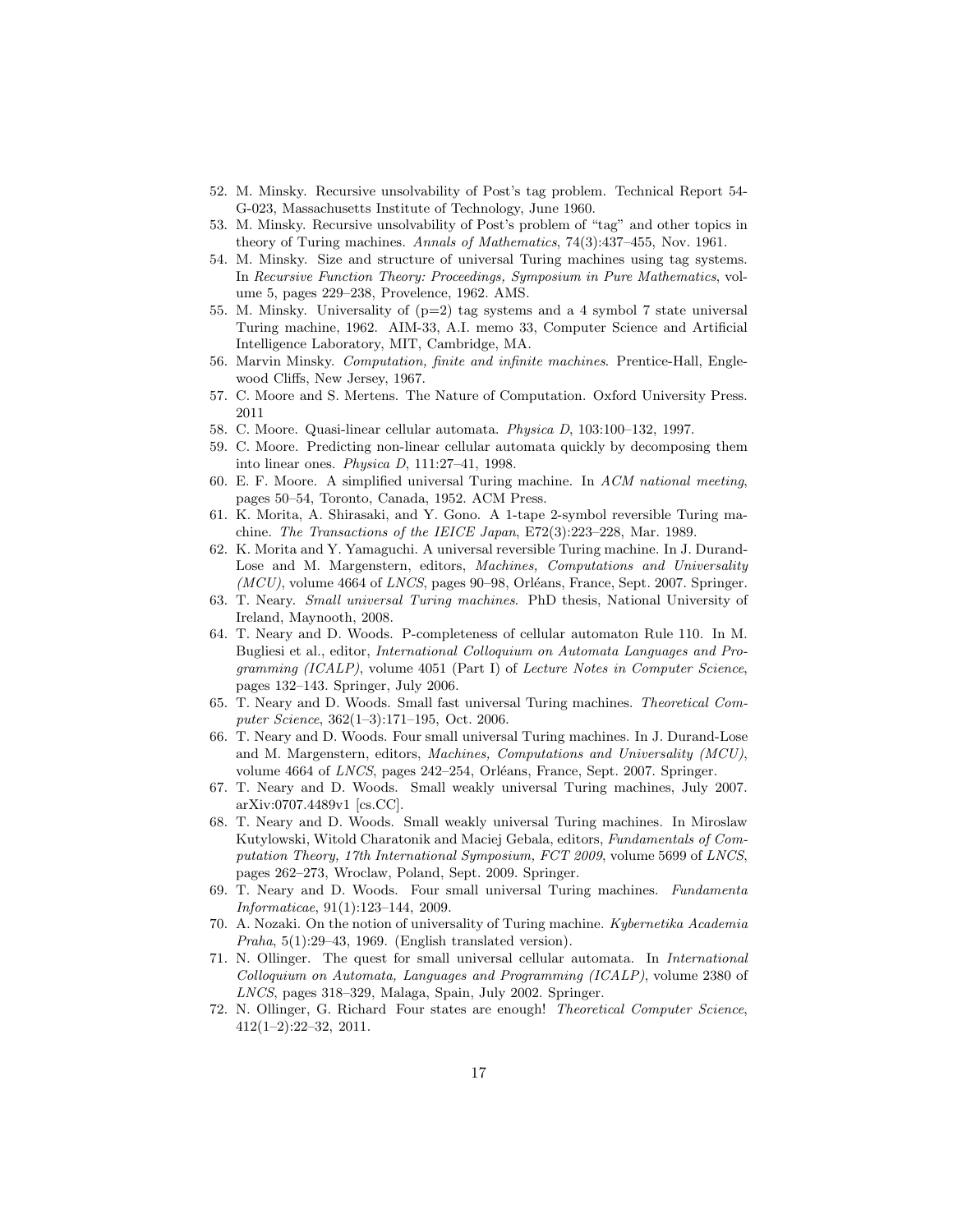- <span id="page-17-17"></span>73. T. Ottmann. Eine universelle Turingmaschine mit zweidimensionalem band. *Elektronische Informationsverarbeitung und Kybernetik*, 11(1-2):27–38, 1975. (In German).
- <span id="page-17-18"></span><span id="page-17-3"></span>74. T. Ottmann. Einfache universelle mehrdimensionale Turingmaschinen. Habilitationsschrift, Karlsruhe, 1975.
- 75. L. Pavlotskaya. Solvability of the halting problem for certain classes of Turing machines. *Mathematical Notes (Springer)*, 13(6):537–541, June 1973. (Translated from Matematicheskie Zametki, Vol. 13, No. 6, pp. 899–909, June, 1973).
- <span id="page-17-9"></span>76. L. Pavlotskaya. O minimal'nom chisle razlichnykh kodov vershin v grafe universal'noj mashiny T'juringa. *Disketnyj analiz, Sbornik trudov instituta matematiki SO AN SSSR*, 27:52–60, 1975. (On the minimal number of distinct codes for the vertices of the graph of a universal Turing machine. In Russian).
- <span id="page-17-4"></span>77. L. Pavlotskaya. Dostatochnye uslovija razreshimosti problemy ostanovki dlja mashin T'juring. *Avtomaty i Mashiny*, pages 91–118, 1978. (Sufficient conditions for the halting problem decidability of Turing machines. In Russian).
- <span id="page-17-19"></span>78. L. Pavlotskaya. On machines, universal by extensions. *Theoretical Computer Science*, 168(2):257–266, Nov. 1996.
- <span id="page-17-5"></span>79. E. L. Post. Formal reductions of the general combinatorial decision problem. *American Journal of Mathmatics*, 65(2):197–215, Apr. 1943.
- <span id="page-17-10"></span>80. E. L. Post. Recursive unsolvability of a problem of Thue. *Journal of Symbolic Logic*, 12(1):1–11, Mar. 1947.
- <span id="page-17-12"></span>81. E. L. Post. Absolutely unsolvable problems and relatively undecidable propositions – account of an anticipation. In M. Davis, editor, *The undecidable: basic papers on undecidable propositions, unsolvable problems and computable functions*, pages 340– 406. Raven Press, New York, 1965. (Corrected republication, Dover publications, New York, 2004).
- <span id="page-17-8"></span>82. L. Priese. Towards a precise characterization of the complexity of universal and nonuniversal Turing machines. *SIAM J. Comput.*, 8(4):508–523, 1979.
- <span id="page-17-11"></span>83. T. Rado. On non-computable functions. *Bell System Technical Journal*, 41(3):877– 884, May 1962.
- <span id="page-17-7"></span>84. G. Richard. A particular universal cellular automaton, Sept. 2006. HAL research report (oai:hal.archives-ouvertes.fr:hal-00095821\_v1).
- <span id="page-17-6"></span>85. R. M. Robinson. Undecidability and nonperiodicity for tilings of the plane. *Inventiones Mathematicae*, 12(3):177–209, 1971.
- <span id="page-17-1"></span>86. R. M. Robinson. Minsky's small universal Turing machine. *International Journal of Mathematics*, 2(5):551–562, 1991.
- <span id="page-17-13"></span>87. Y. Rogozhin. Sem' universal'nykh mashin T'juringa. In *Fifth all union conference on Mathematical Logic, Akad. Naul SSSR. Otdel. Inst. Mat., Novosibirsk*, page 27, 1979. (Seven universal Turing machines. In Russian).
- <span id="page-17-0"></span>88. Y. Rogozhin. Sem' universal'nykh mashin T'juringa. *Systems and theoretical programming, Mat. Issled.*, 69:76–90, 1982. (Seven universal Turing machines. In Russian).
- <span id="page-17-14"></span>89. Y. Rogozhin. Universal'naja mashina T'juringa s 10 sostojanijami i 3 simvolami. *Izvestiya Akademii Nauk Respubliki Moldova, Matematika*, 4(10):80–82, 1992. (A universal Turing machine with 10 states and 3 symbols. In Russian).
- <span id="page-17-15"></span>90. Y. Rogozhin. About Shannon's problem for Turing machines. *Computer Science Journal of Moldova*, 1(3):108–111, 1993.
- <span id="page-17-2"></span>91. Y. Rogozhin. Small universal Turing machines. *Theoretical Computer Science*, 168(2):215–240, Nov. 1996.
- <span id="page-17-16"></span>92. Y. Rogozhin. A universal Turing machine with 22 states and 2 symbols. *Romanian Journal of Information Science and Technology*, 1(3):259–265, 1998. (In Russian).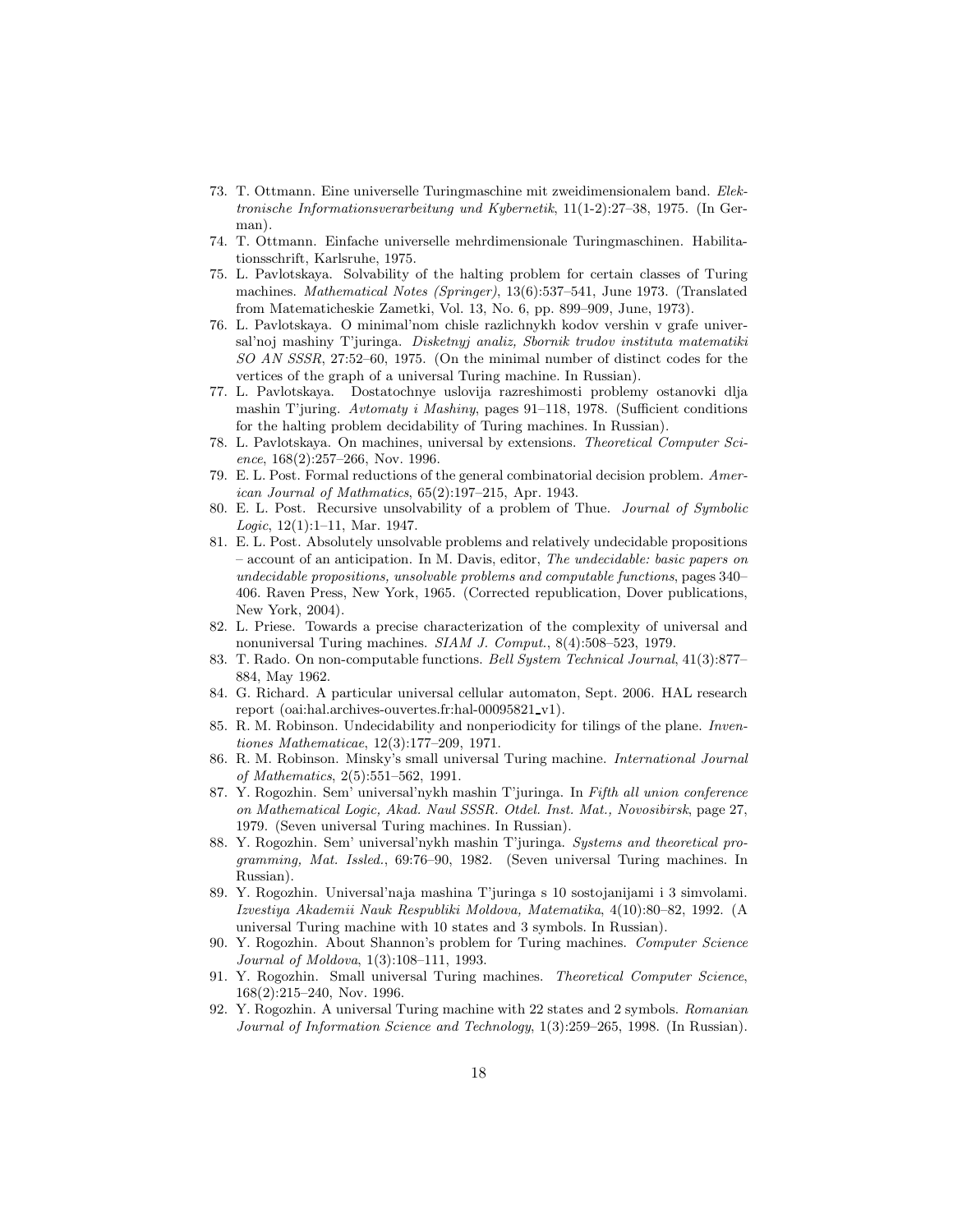- <span id="page-18-9"></span>93. Y. Rogozhin and S. Verlan. On the rule complexity of universal tissue P systems. In R. Freund et al., editor, *Sixth international Workshop on Membrane Computing*, volume 3850 of *LNCS*, pages 356–362, Vienna, July 2005. Springer.
- <span id="page-18-10"></span>94. P. W. K. Rothemund. A DNA and restriction enzyme implementation of Turing Machines, In R. J. Lipton E. B. Baum, editors, *DNA Based Computers: Proceeding of a DIMACS Workshop*, volume 2055 of *DIMACS*, pages 75–119, Princeton University, 1996, AMS.
- <span id="page-18-0"></span>95. C. E. Shannon. A universal Turing machine with two internal states. *Automata Studies, Annals of Mathematics Studies*, 34:157–165, 1956.
- <span id="page-18-8"></span>96. H. T. Siegelmann and M. Margenstern. Nine switch-affine neurons suffice for Turing universality. *Neural Networks*, 12(4–5):593–600, Feb. 1999.
- <span id="page-18-15"></span>97. R. Schroeppel. A two counter machine cannot calculate  $2^n$ . Technical Report AIM-257, A.I. memo 257, Computer Science and Artificial Intelligence Laboratory, MIT, Cambridge, MA 1972.
- <span id="page-18-17"></span>98. H. Takahashi. Keisankikai II. *Iwanami, Tokyo*, 1958. (Computing machine II. In Japanese.)
- <span id="page-18-1"></span>99. A. M. Turing On computable numbers, with an application to the Entscheidungsproblem *Proceedings of the London Mathematical Society*, 2(42):230–265, 1936.
- <span id="page-18-14"></span>100. K. Wagner. Universelle Turingmaschinen mit n-dimensionale band. *Elektronische Informationsverarbeitung und Kybernetik*, 9(7-8):423–431, 1973. (Universal Turing machines with n-dimensional tapes. In German).
- <span id="page-18-13"></span>101. H. Wang. A variant to Turing's theory of computing machines. *Journal of the Association for Computing Machinery*, 4(1):63–92, Jan. 1957.
- <span id="page-18-16"></span><span id="page-18-3"></span>102. H. Wang. Tag systems and lag systems. *Mathematical Annals*, 152(4):65–74, Oct. 1963.
- 103. S. Watanabe. On a minimal universal Turing machine. Technical report, MCB Report, Tokyo, Aug. 1960.
- <span id="page-18-4"></span>104. S. Watanabe. 5-symbol 8-state and 5-symbol 6-state universal Turing machines. *Journal of the ACM*, 8(4):476–483, Oct. 1961.
- <span id="page-18-5"></span>105. S. Watanabe. 4-symbol 5-state universal Turing machine. *Information Processing Society of Japan Magazine*, 13(9):588–592, 1972.
- <span id="page-18-12"></span>106. S. Wolfram. Statistical mechanics of cellular automata. *Reviews of Modern Physics*, 55(3):601–644, July 1983.
- <span id="page-18-11"></span><span id="page-18-7"></span>107. S. Wolfram. *A new kind of science*. Wolfram Media, Inc., 2002.
- 108. D. Woods and T. Neary. On the time complexity of 2-tag systems and small universal Turing machines. In *47th Annual IEEE Symposium on Foundations of Computer Science (FOCS)*, pages 439–446, Berkeley, California, Oct. 2006. IEEE.
- 109. D. Woods and T. Neary. Small semi-weakly universal Turing machines. In J. Durand-Lose and M. Margenstern, editors, *Machines, Computations and Universality (MCU)*, volume 4664 of *LNCS*, pages 303–315, Orléans, France, Sept. 2007. Springer.
- <span id="page-18-2"></span>110. D. Woods and T. Neary. The complexity of small universal Turing machines: A survey. *Theoretical Computer Science*, 410(4–5):443–450, 2009.
- <span id="page-18-6"></span>111. D. Woods and T. Neary. Small semi-weakly universal Turing machines. *Fundamenta Informaticae*, 91(1):179–195, 2009.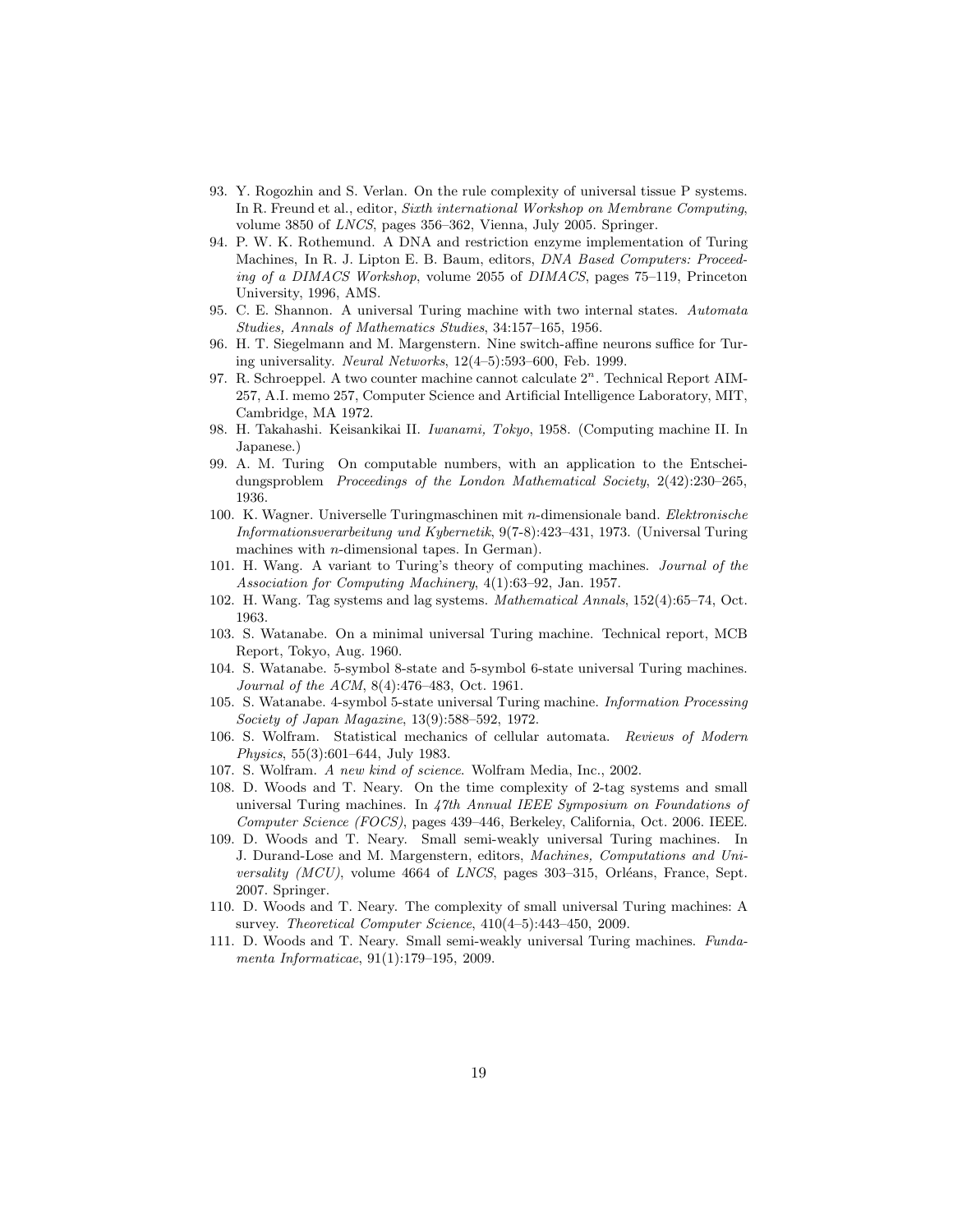| states         | symbols          | state-symbol product | author                                  |
|----------------|------------------|----------------------|-----------------------------------------|
| $\,m$          | 2                | 2m                   | Shannon [95]                            |
| $\overline{2}$ | $\boldsymbol{n}$ | 2n                   | Shannon [95]                            |
| 12             | 6                | 72                   | Takahashi [98] (mentioned in $[104]$ )  |
| 10             | 6                | 60                   | Ikeno $[23]$ (also appears in $[51]$ )  |
| 8              | 6                | 48                   | Watanabe $[103]$ (mentioned in $[54]$ ) |
| 7              | $\,6$            | 42                   | $Minsky$ [51]                           |
| 8              | $\bf 5$          | 40                   | Watanabe [104]                          |
| 9              | $\overline{4}$   | 36                   | Tritter (mentioned in $ 54 $ )          |
| 25             | $\overline{2}$   | 50                   | $Minsky$ [55]                           |
| 6              | 6                | 36                   | Minsky [54]                             |
| $\overline{7}$ | $\overline{4}$   | 28                   | Minsky [54]                             |
| 24             | $\overline{2}$   | 48                   | Rogozhin $\left[87,\!88,\!91\right]$    |
| $\overline{2}$ | 21               | 42                   | Rogozhin [87,88]                        |
| 11             | 3                | 33                   | Rogozhin [87,88]                        |
| 3              | 10               | 30                   | Rogozhin [87,88]                        |
| 7              | $\overline{4}$   | 28                   | Rogozhin [87,88,91]                     |
| 5              | $\bf 5$          | 25                   | Rogozhin [87,88,91]                     |
| $\overline{4}$ | $\,$ 6 $\,$      | 24                   | Rogozhin [87,88,91]                     |
| $\overline{2}$ | 18               | 36                   | Rogozhin [91]                           |
| 10             | 3                | 30                   | Rogozhin [89,91]                        |
| $\,3$          | 10               | 30                   | Rogozhin $[90, 91]$ *                   |
| 22             | $\sqrt{2}$       | 44                   | Rogozhin [92]                           |
| 19             | $\overline{2}$   | 38                   | Baiocchi [4]                            |
| $\overline{7}$ | $\overline{4}$   | 28                   | Baiocchi $[4]^*$                        |
| 3              | 9                | 27                   | Kudlek & Rogozhin [27]                  |
| 18             | $\overline{2}$   | 36                   | Neary & Woods [66]                      |
| 9              | 3                | 27                   | Neary & Woods [69]                      |
| 5              | $\bf 5$          | 25                   | Neary & Woods $[69]^*$                  |
| 6              | $\overline{4}$   | 24                   | Neary & Woods [69]                      |
| 15             | $\overline{2}$   | 30                   | Neary & Woods [69]                      |

<span id="page-19-0"></span>Table 1. Small standard universal Turing machines, ordered by date and then by state-symbol product. If there are multiple machines with the same state-symbol pair, the machine with the smallest number of instructions is denoted \*.